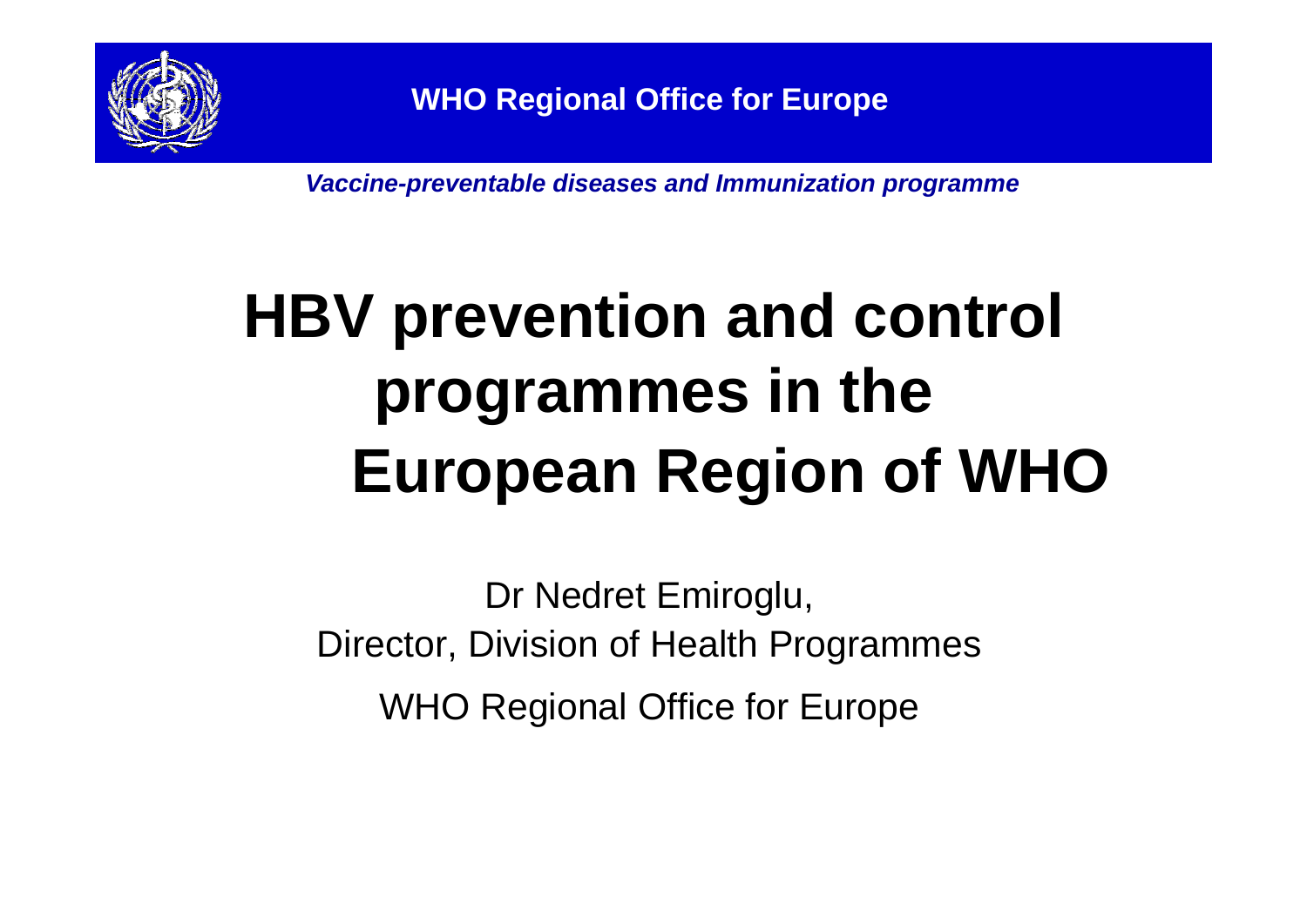#### Countries Using HepB Vaccine in National Immunization Schedule, 2008



**Source: WHO/IVB database, 193 WHO Member States. Data as of August 2009Date of slide: 11 August 2008**

**approximate border lines for which there may not yet be full agreement. © WHO 2009. All rights reserved**

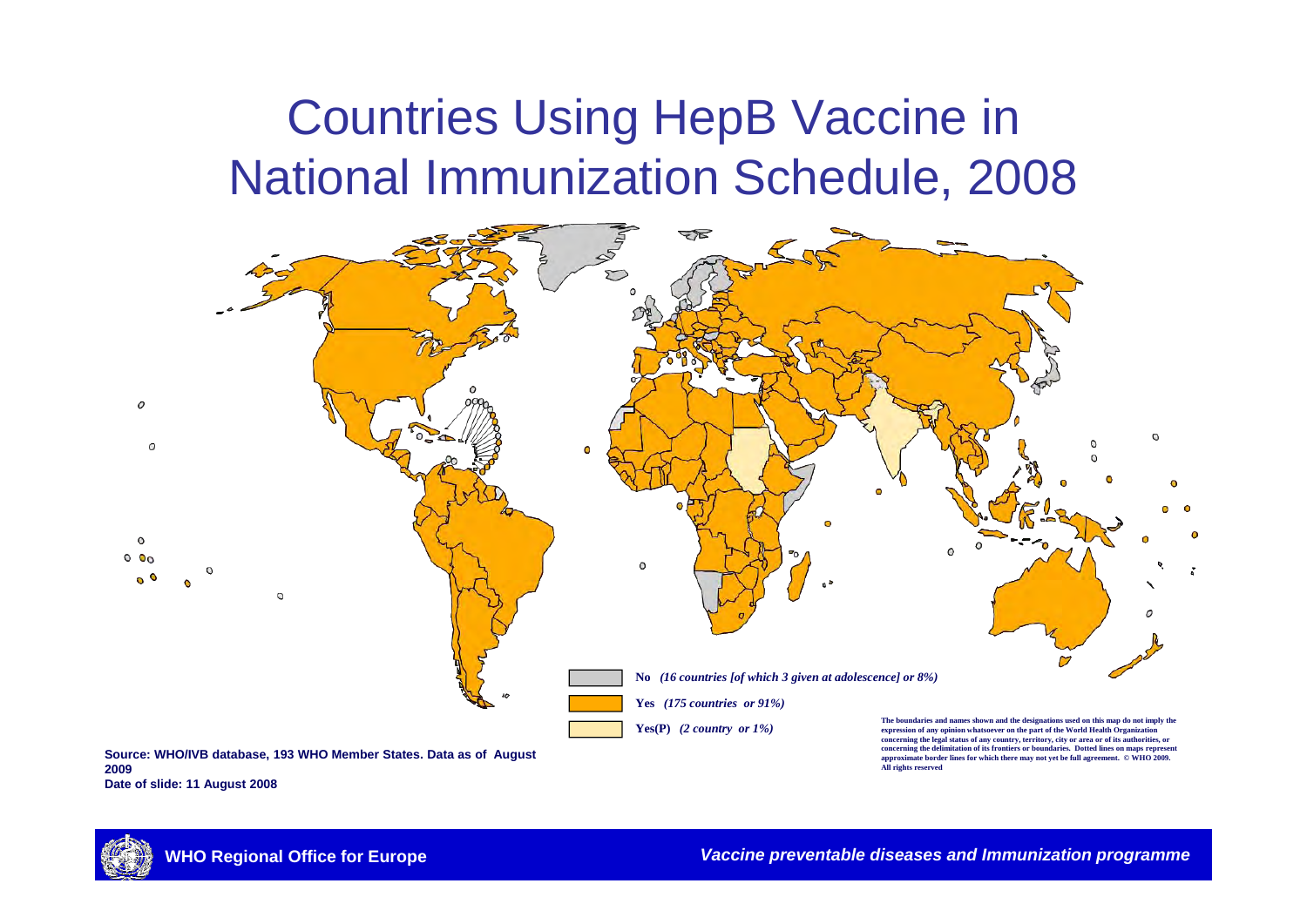#### Countries where Hepatitis B is not in routine infant immunization schedule in 2008



Hepatitis B not in routine infant immunization schedule (19 countries) Hepatitis B is partially in routine infant immunization schedule (1 countries) Hepatitis B is in routine adolescent immunization schedule (3 countries)

The boundaries and names shown and the designations used on this map do not imply the expression of any opinion whatsoever on the part of the World Health Organization concerning the legal status of any country, territory, city or area or of its authorities, or concerning the delimitation of its frontiers or boundaries. Dotted lines on maps represent approximate border lines for which there may not yet be full agreement. © WHO 2009. All rights reserved

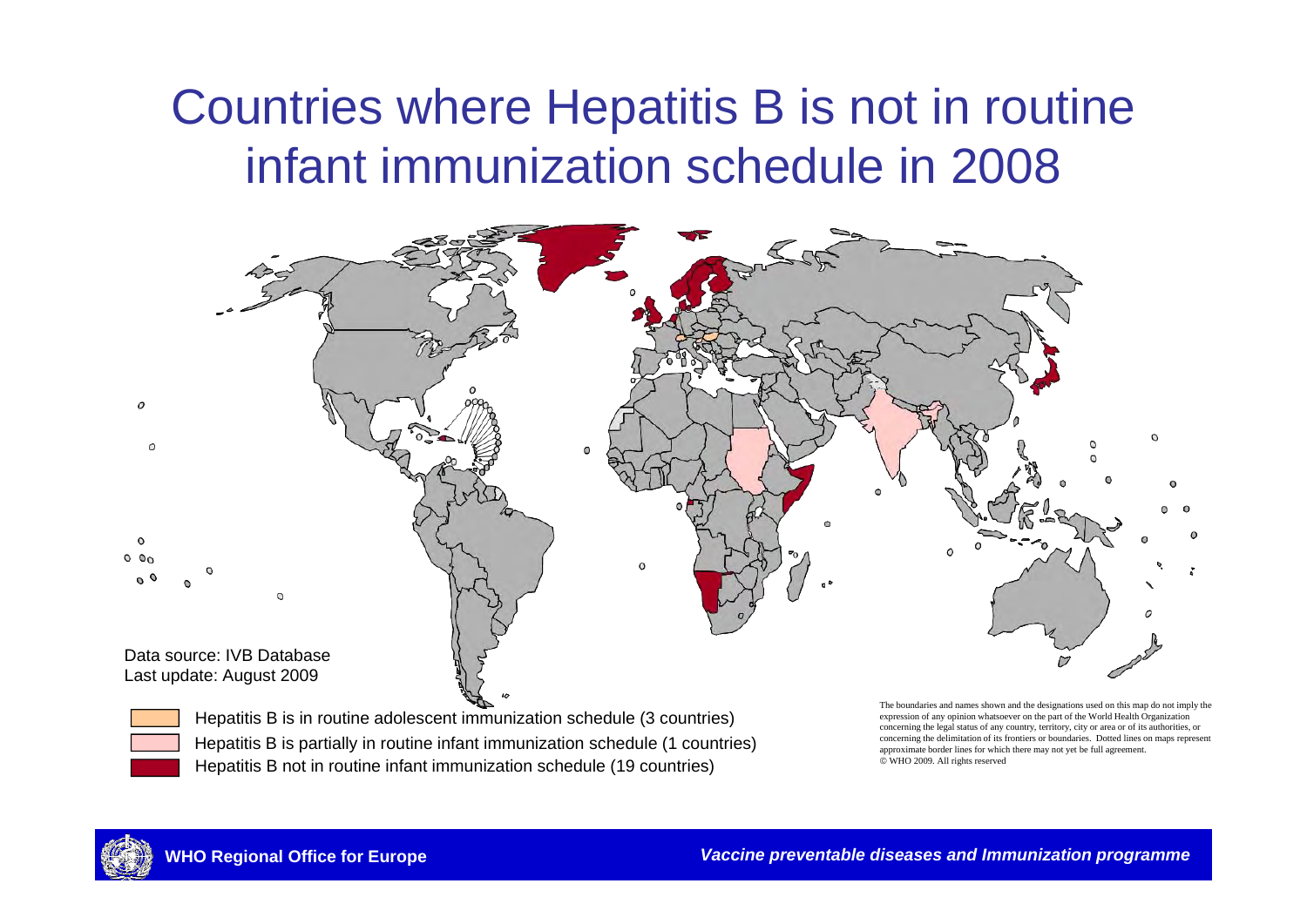#### Hep B Vaccine implementation status WHO European Region, 2009



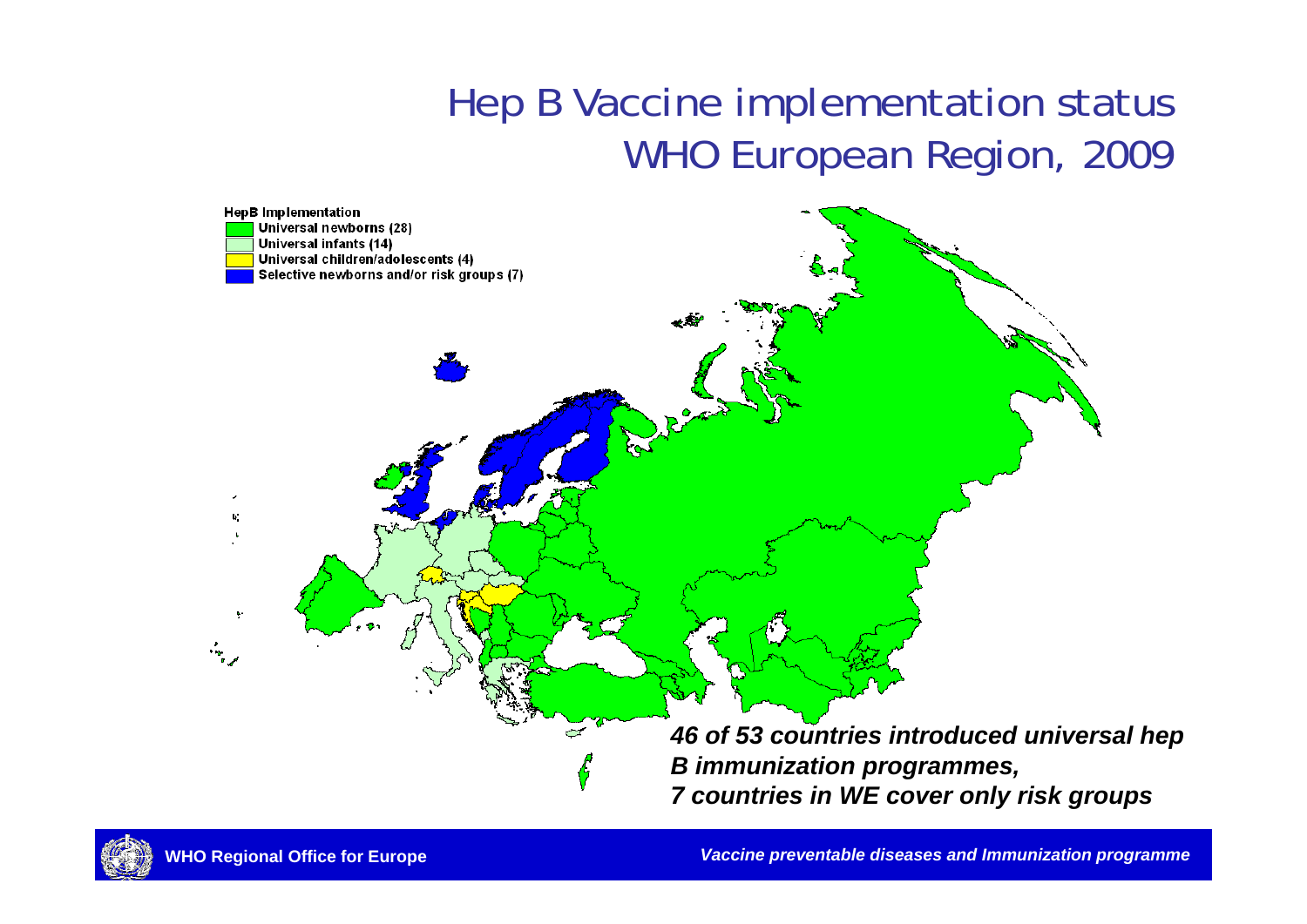#### **Global Immunization 1989-2008, 3rd dose of Hepatitis B coverage in infants global coverage at 69% in 2008**



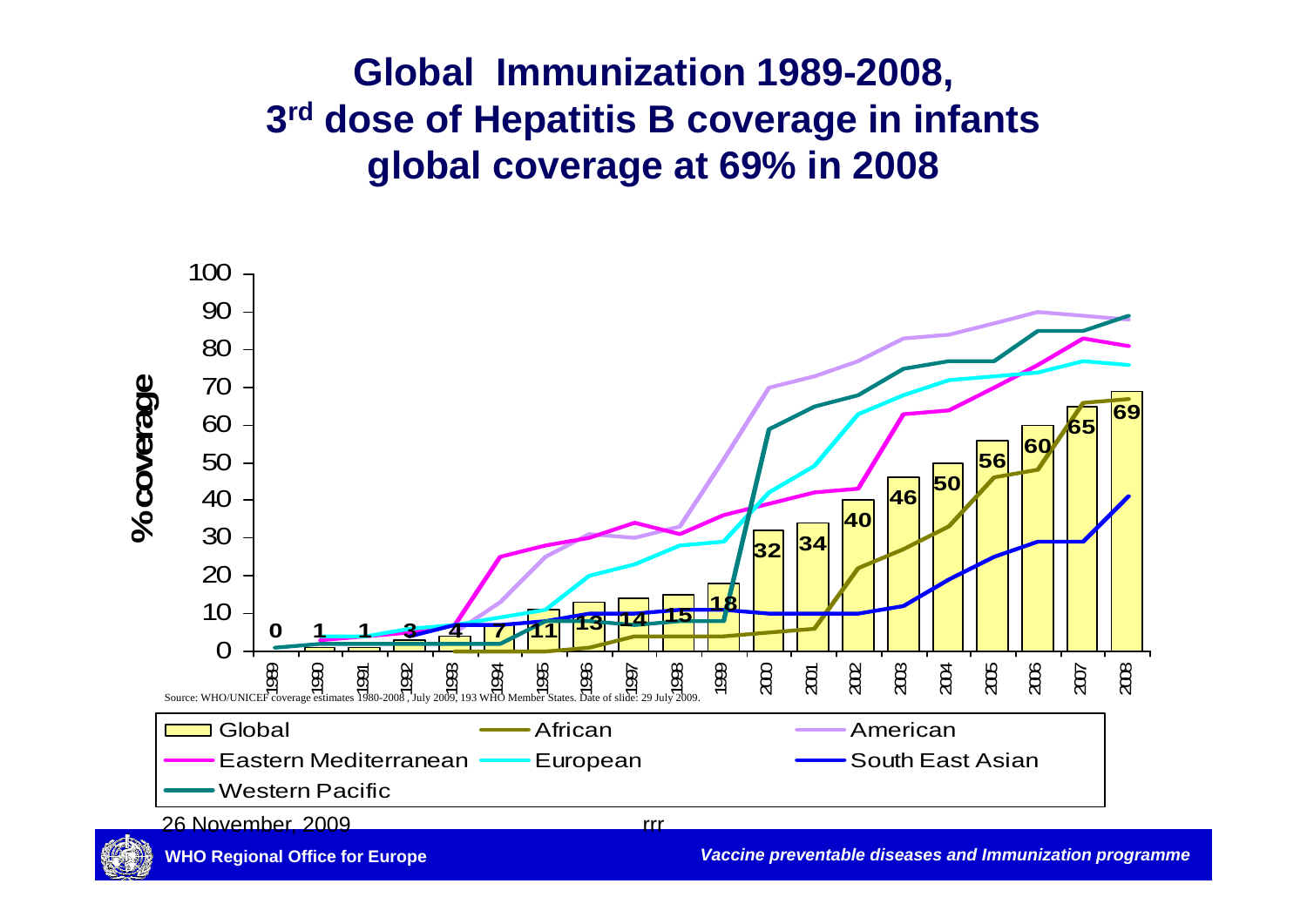### Number of countries having introduced HepB vaccine\* and global infant HepB3 coverage, 1989-2008



\* Year of introduction can be the year of partial introduction \*\* Includes India and Sudan with partial introduction

Source: WHO/UNICEF coverage estimates 1980-2008, August 2009, 193 WHO Member States. Date of slide: 11 August 2009excluding 3 countries where HepB administered for adolescence

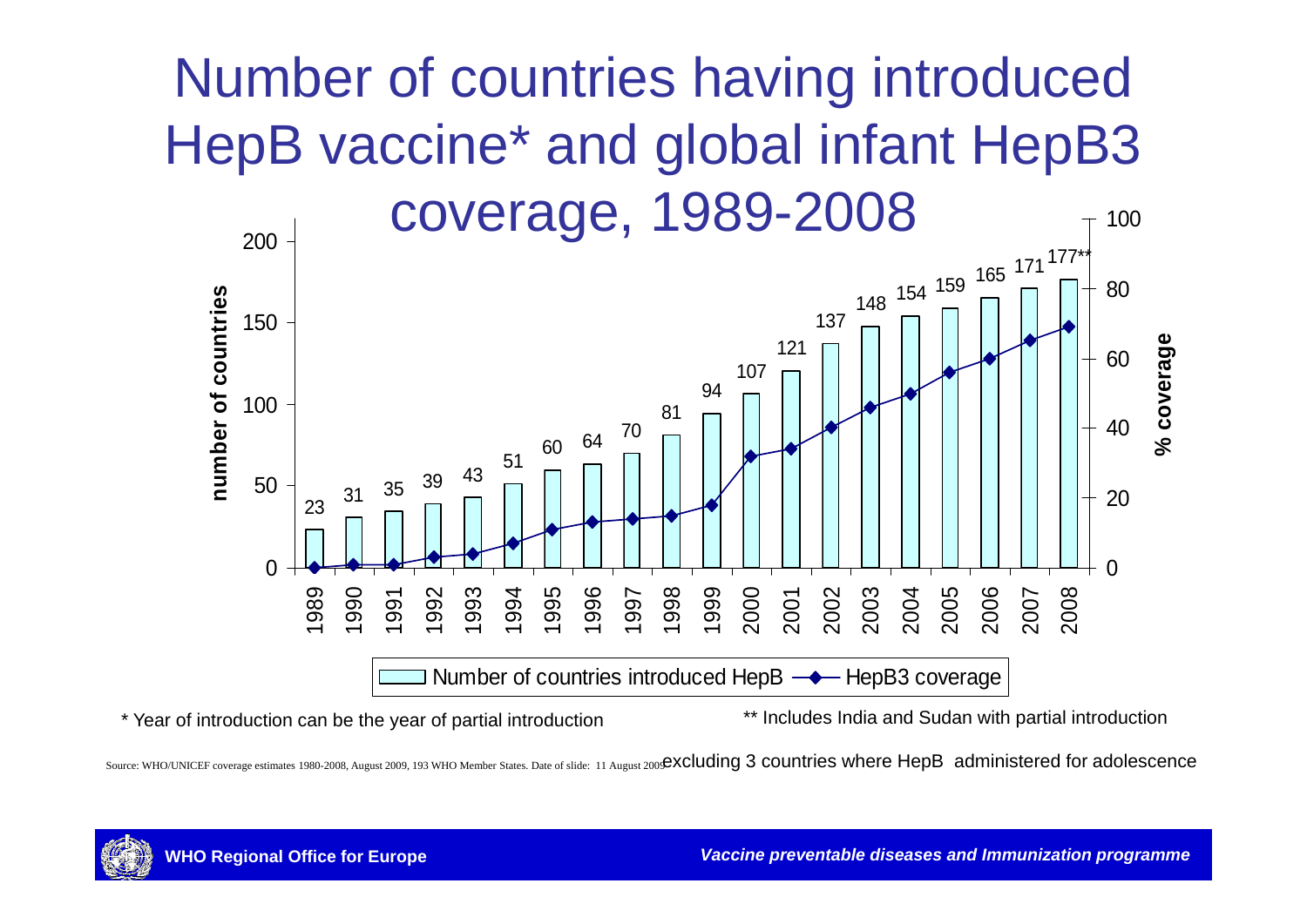#### Global and regional coverage estimates, 2008 BCG, DTP3, Measles HepB3 and Hib3



Source: WHO/UNICEF coverage estimates 1980-2008, July 2009, 193 WHO Member States. Date of slide: 28 July 2009.

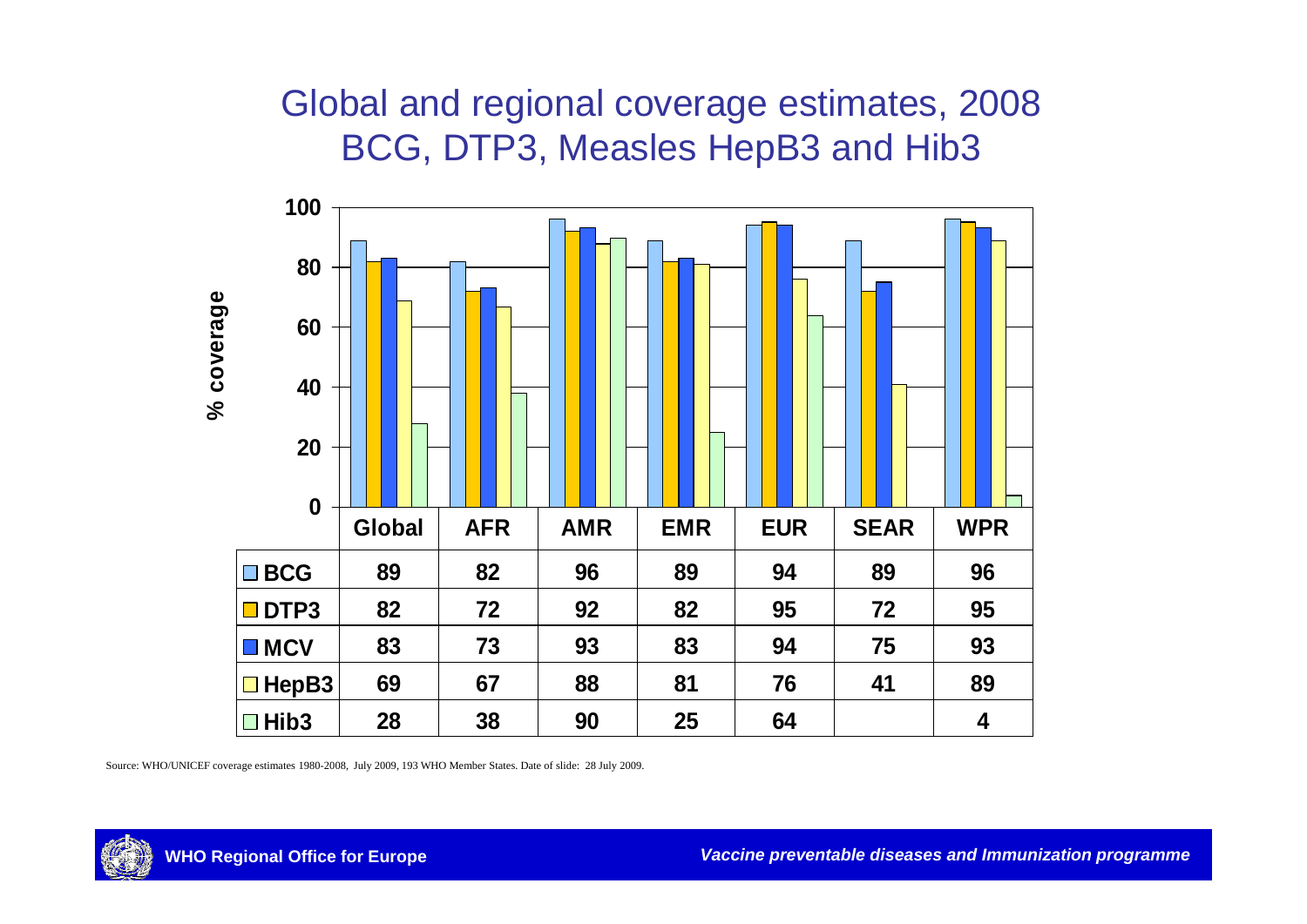### **Immunization coverage rates, WHO European Region, 1995-2008**



**DTP3HepB3** —— MCV

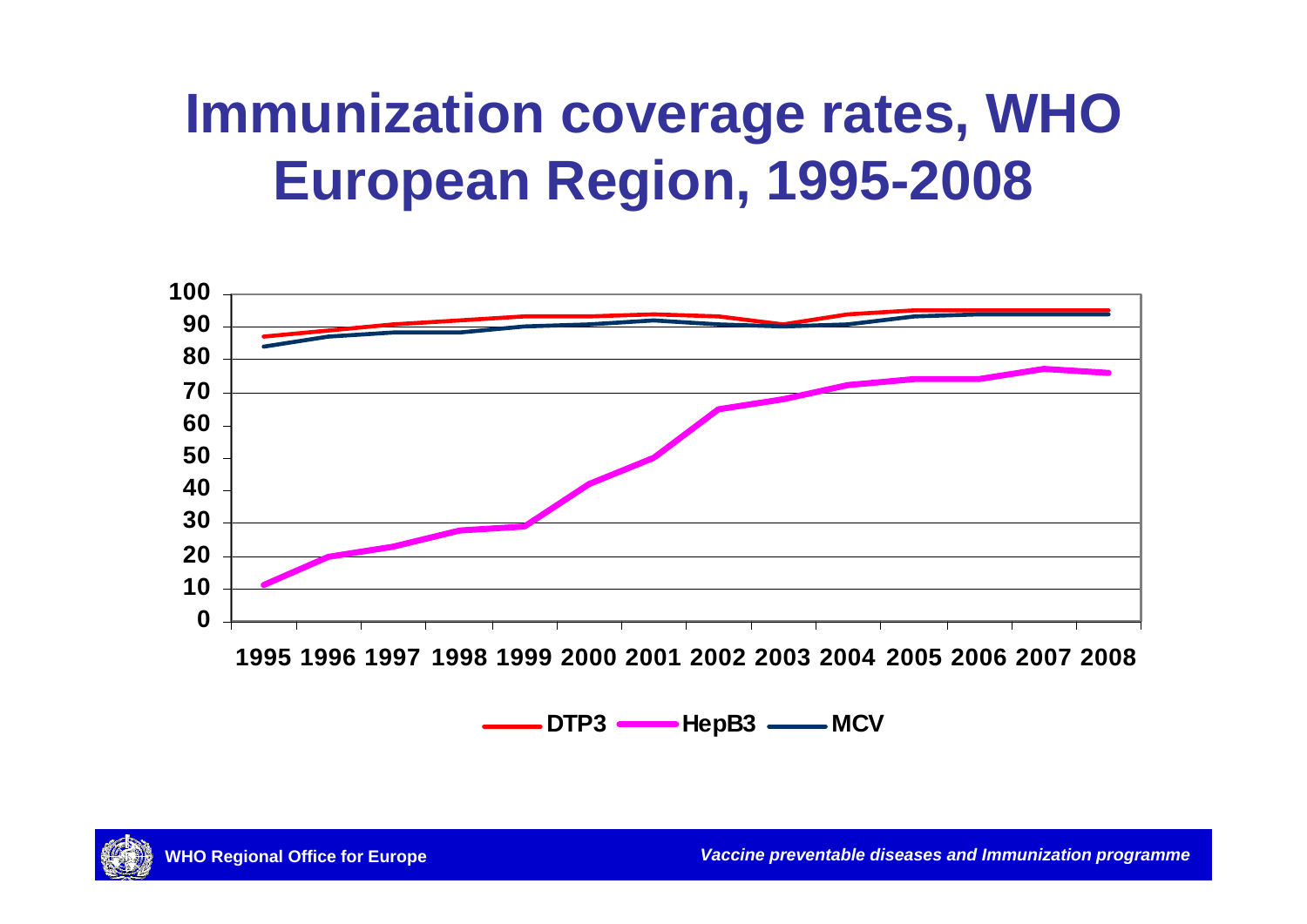### Hep B3 immunization coverage, 2008



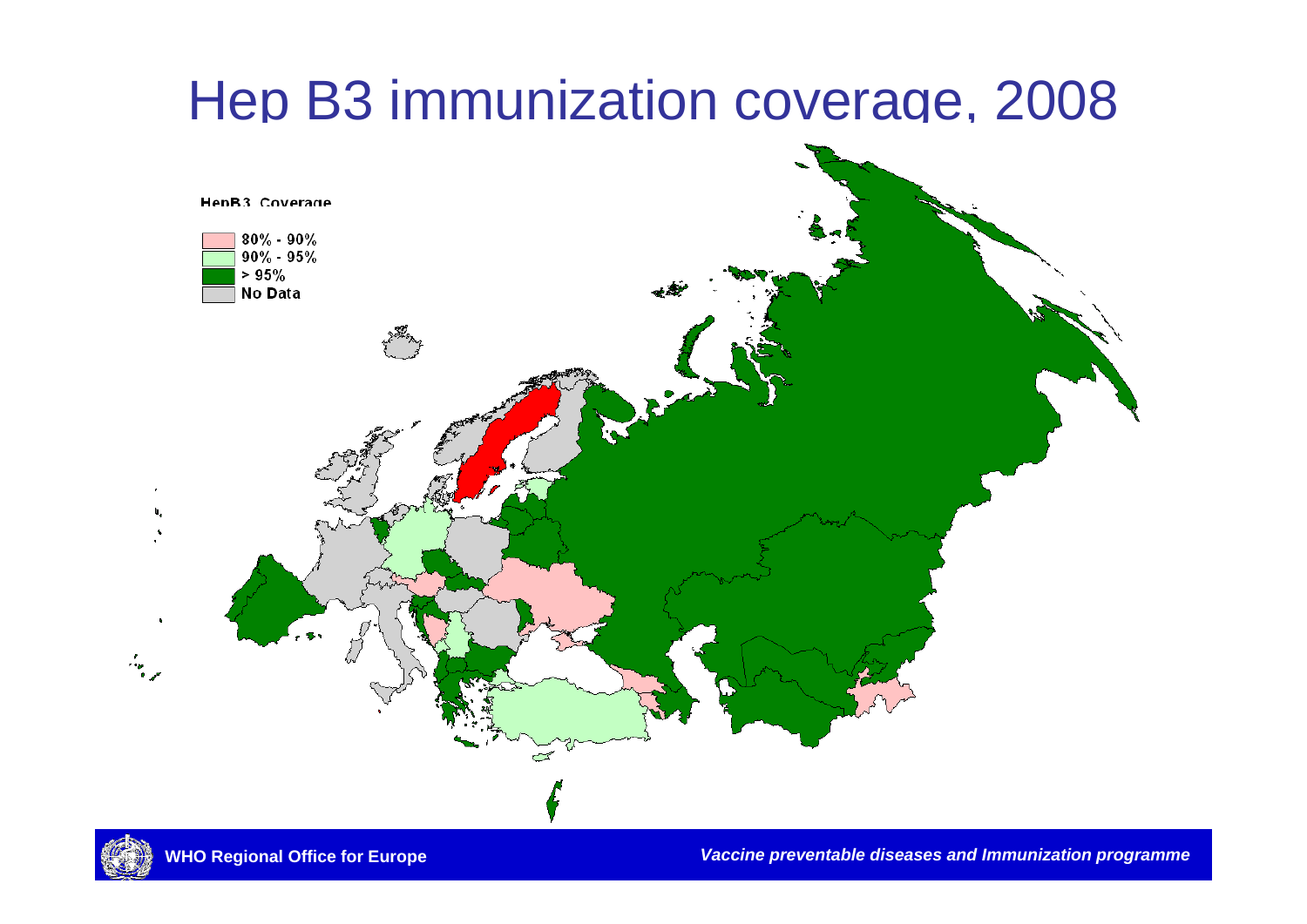### Number of Member States introduced Hep B birth dose 2000-2008



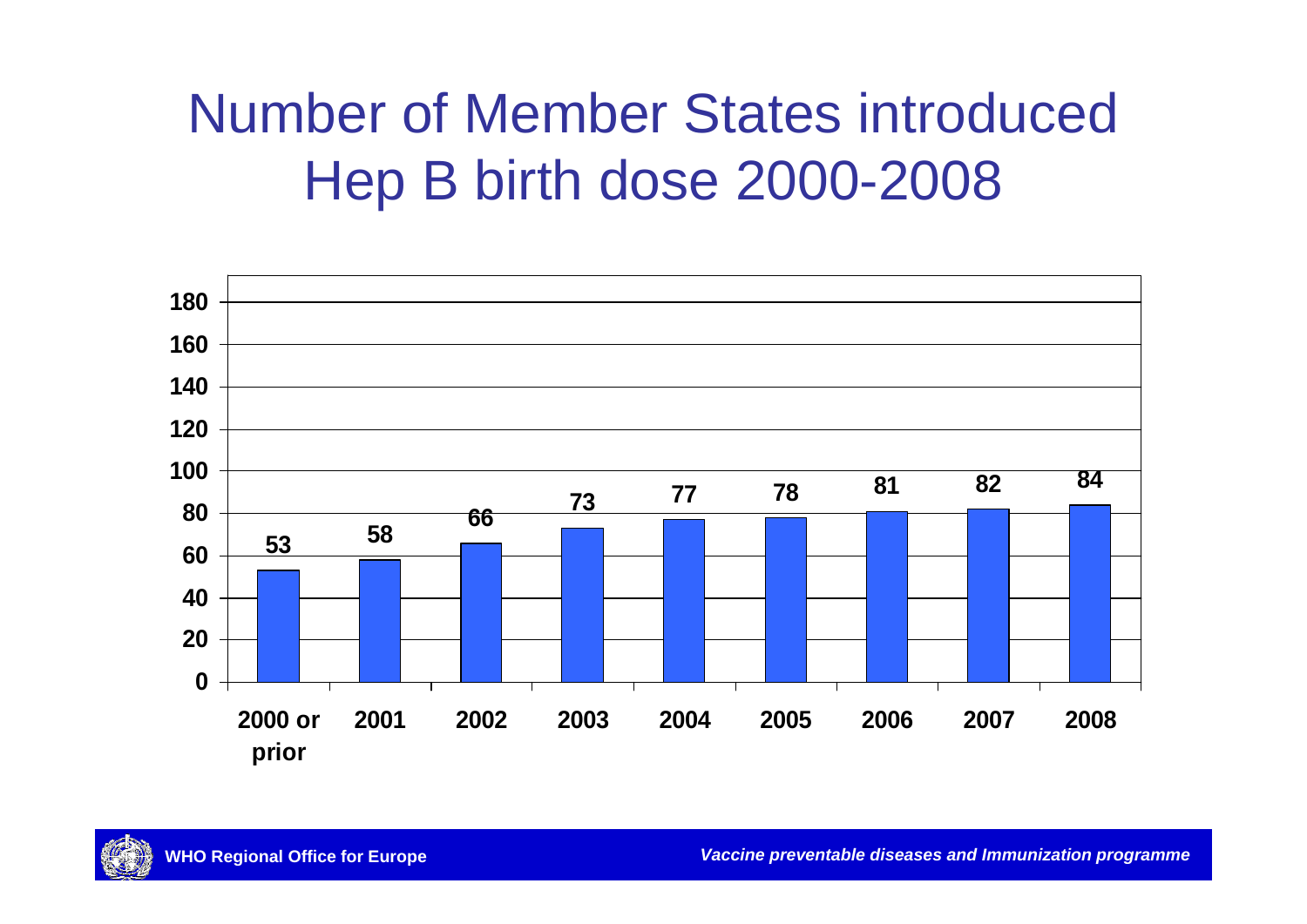# Hepatitis B birth dose, 2008

|                        | <b>Total Member</b> | No. Member States | No. Members       | No. Members                               | Birth dose coverage $(\%)$ |
|------------------------|---------------------|-------------------|-------------------|-------------------------------------------|----------------------------|
|                        | <b>States</b>       | with hepatitis B  | States with       | States with                               | (No. birth doses)          |
|                        |                     | vaccine in        |                   | hepatitis B vaccine   hepatitis B vaccine | administered/live births)  |
|                        |                     | schedule*         | starting at birth | starting at birth and                     |                            |
| African                | 46                  | 44                |                   |                                           | 3%                         |
| American               | 35                  | 34                | 12                |                                           | 35%                        |
| Eastern Mediterranean  | 21                  | 20                | 10                |                                           | 22%                        |
| European               | 53                  | 42                | 28                | 19                                        | 23%                        |
| Southeast Asian        |                     |                   | h                 |                                           | 10%                        |
| <b>Western Pacific</b> | 27                  | 26                | 23                | 19                                        | 74%                        |
| <b>Total</b>           | 193                 | 177               | 84                | 65                                        | 25%                        |

\* India and Sudan introduced HepB in part of the country

\*\* Countries not reporting HepB birth dose coverage are excluded from the calculation

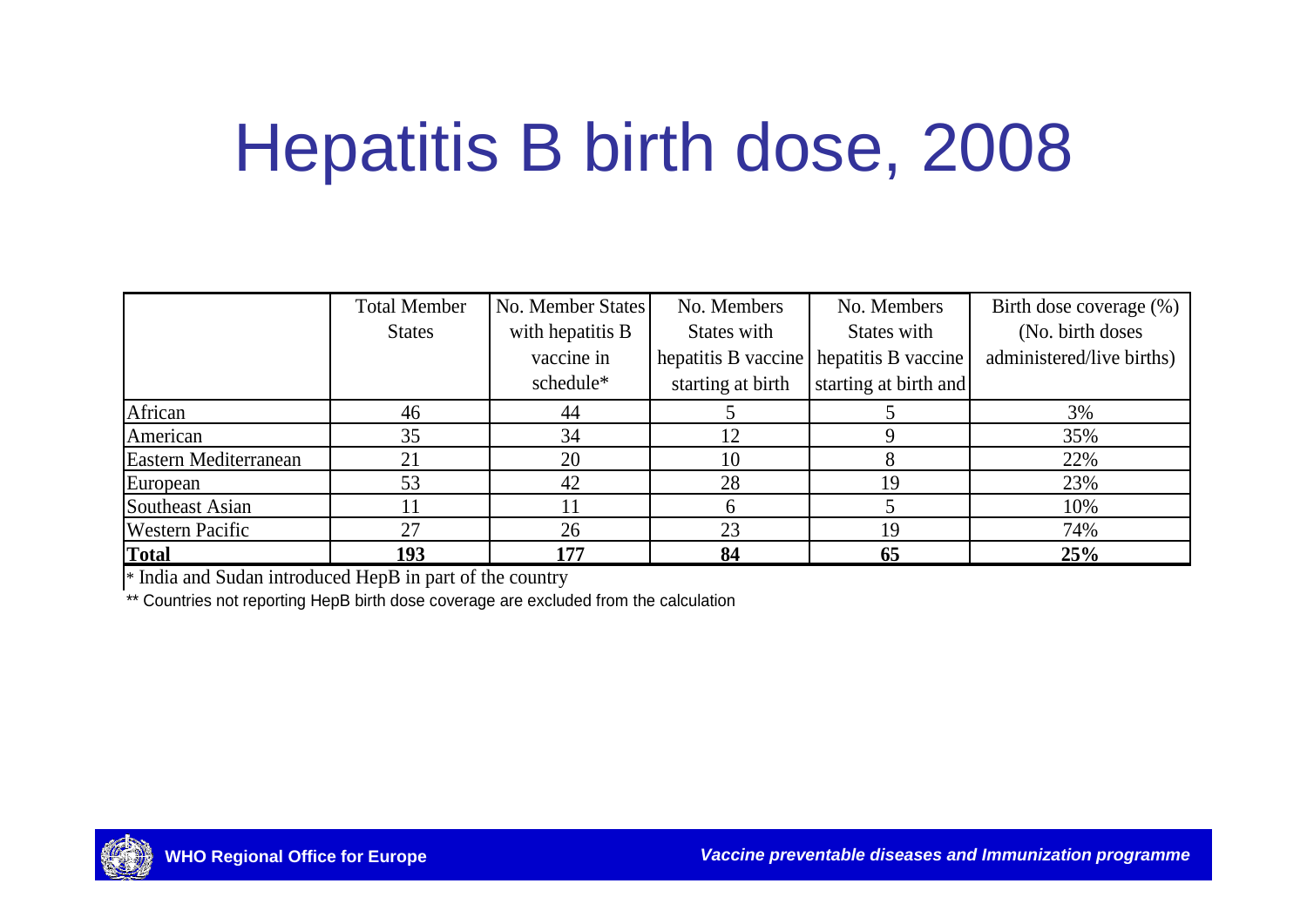# Summary of achievements

- Universal hep B vaccination has been integrated into routine immunization programmes in most of the countries
- The poorest (LIC & LMIC) countries successfully introduced hep B vaccine with GAVI support
- All high endemic countries provide birth dose
- Catch-up vaccination and vaccination of risk groups is being implemented
- Hepatitis B vaccine introduction was used as a model for introduction of other underutilized and new vaccines

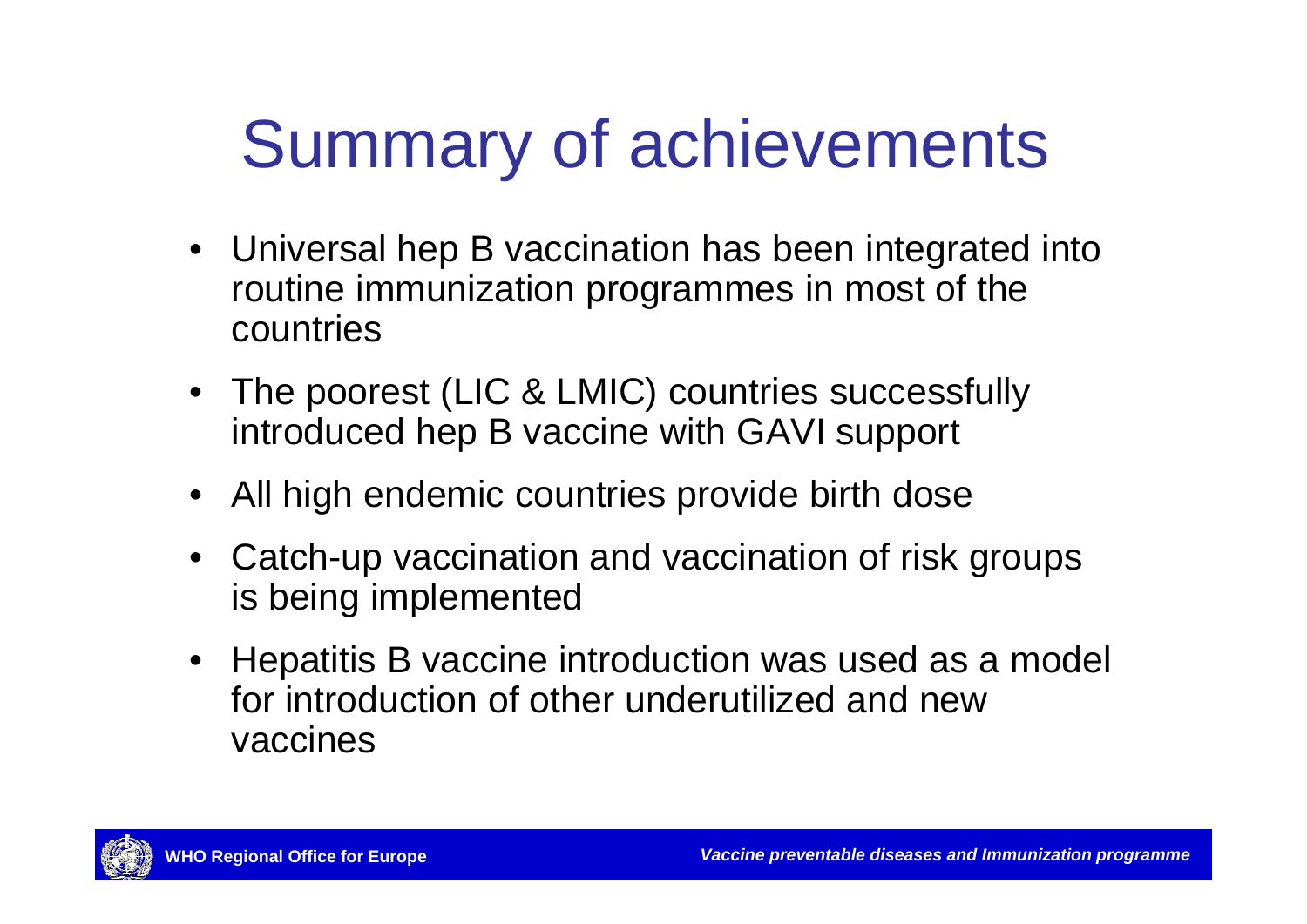- • WHO position paper (2004)
	- *Routine vaccination of all infants against HBV infection should become an integral part of national immunization schedules worldwide*
	- *High coverage has the greatest overall impact on the prevalence of chronic HBV infection and should be the highest priority*
- WHO position paper (2009)
	- *Hep B vaccination at birth – 3,5 less risk becoming infected with HBV1 (relative risk, 0.28)*
	- *Delaying of 1st dose to 7 days after birth significantly increase risk of HBV infection2*

\_\_\_\_\_\_\_\_\_\_\_\_\_\_\_\_\_\_\_\_\_\_\_\_\_\_\_\_\_\_\_\_\_\_\_\_\_\_\_\_\_\_\_\_\_\_\_\_\_\_\_\_\_\_\_\_\_\_\_\_\_\_\_\_\_\_\_\_\_\_\_



<sup>–</sup> 1Lee C et al. Hepatitis B immunization for newborn infants of hepatitis B surface antigen-positive mothers. Cochrane Database of Systematic Reviews, 2006,(2):CD004790

<sup>–</sup>2 Marion SA et al. Long-term follow-up of hepatitis B vaccine in infants of carrier mothers. American Journal of Epidemiology, 1994,140:734-746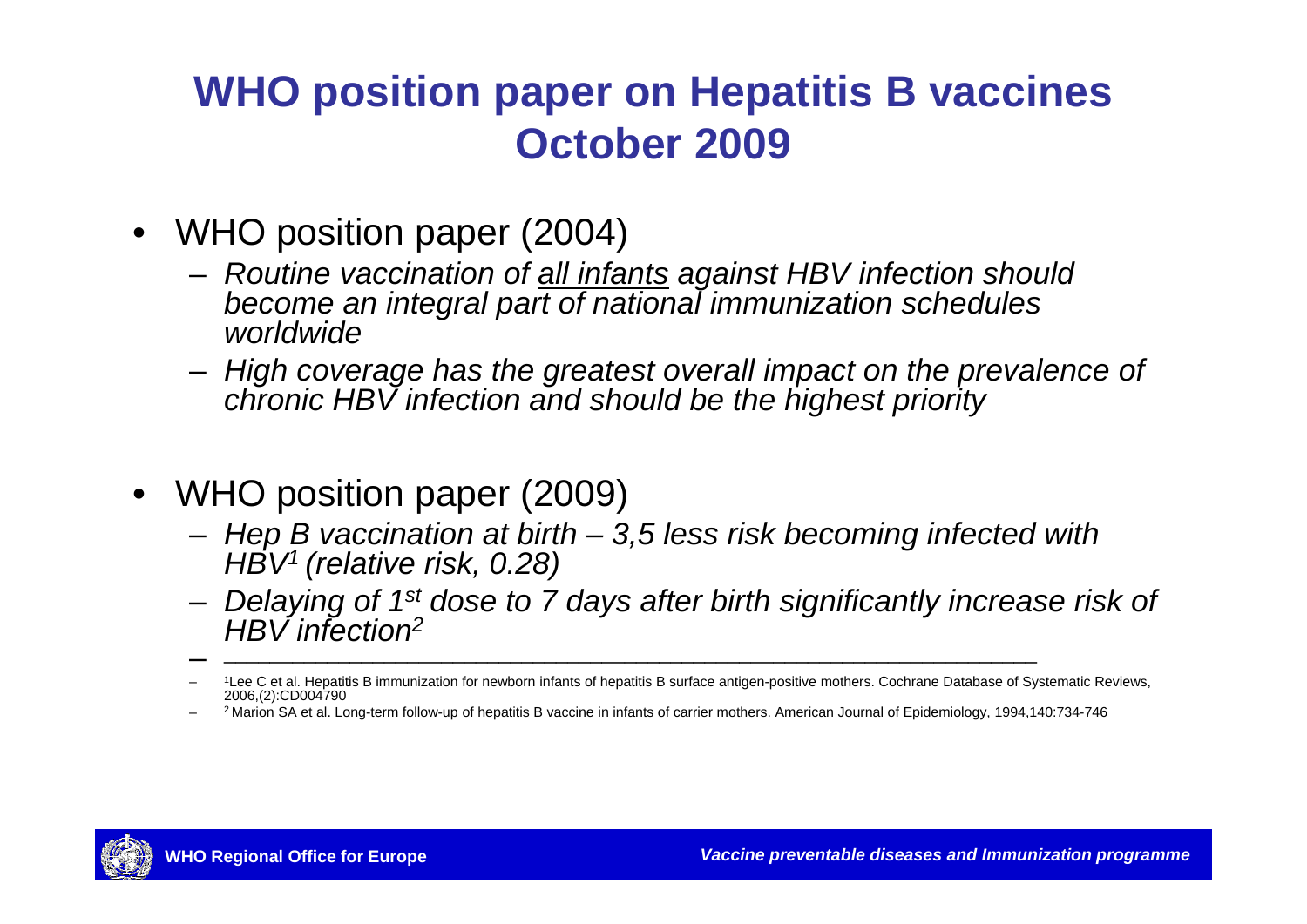- All infants should receive their first dose of hepatitis B vaccine as soon as possible after birth, preferably within 24 hours.
- The birth dose is crucial in areas of high hepatitis B endemicity, but important even in intermediate and low endemicity areas.
- To complete the primary series the birth dose should be followed by 2 doses, spaced by  $\geq 4$  weeks, e.g. at the time of the first and third doses of DTP vaccine, or, if programmatic more convenient, by 3 doses coinciding with DTP or other routine infant vaccines.
- There is no evidence to support the need for a booster dose following 3 (or 4) doses of hepatitis B vaccine in routine immunization programmes.

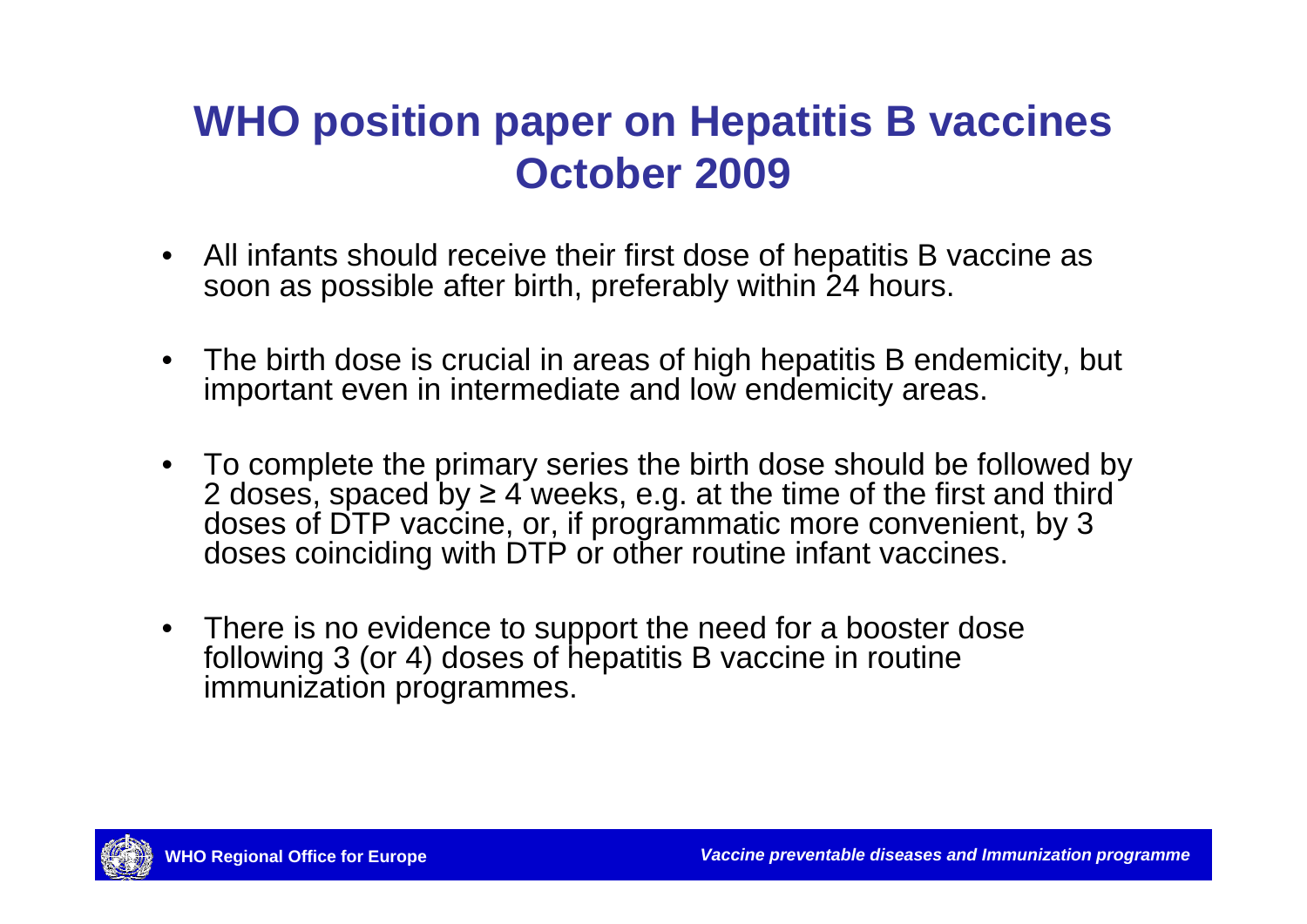- WHO position paper (2004)
	- and the state of the *Catch-up strategies targeted at older age groups or groups with risk factors should be considered as a supplement to routine infant vaccination in countries of intermediate or low hepatitis B endemicity*
- WHO position paper (2009)
	- **Links of the Company**  *Determination of high-risk groups through seroprevalence studies on HBV infection*
		- IDUs, MSM, SW, HCW, travellers, people with multiple sex partners, etc.
	- and the state of the *HIV-positive individuals should be vaccinated as early as possible*

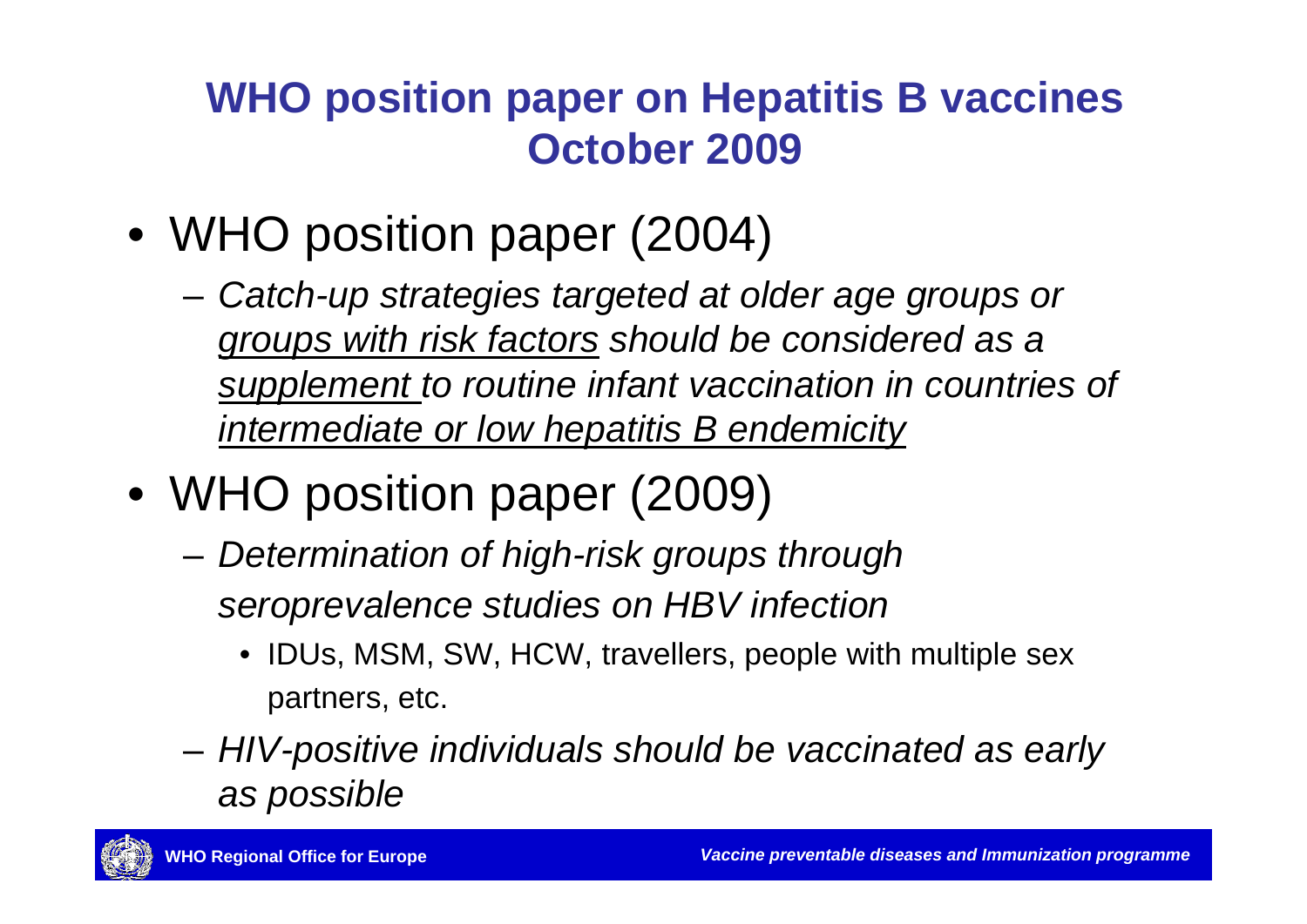- • Delivery of hepatitis B vaccine within 24 hours of birth should be a performance measure for all immunization programmes
- • Catch-up vaccination for children should be considered for cohorts with low coverage
- The need for catch-up vaccination in older age groups, including adolescents and adults, is determined by the baseline epidemiology of HBV infection in the country
- • The importance of vaccinating people with particular risk factors for acquiring HBV infection is emphasized

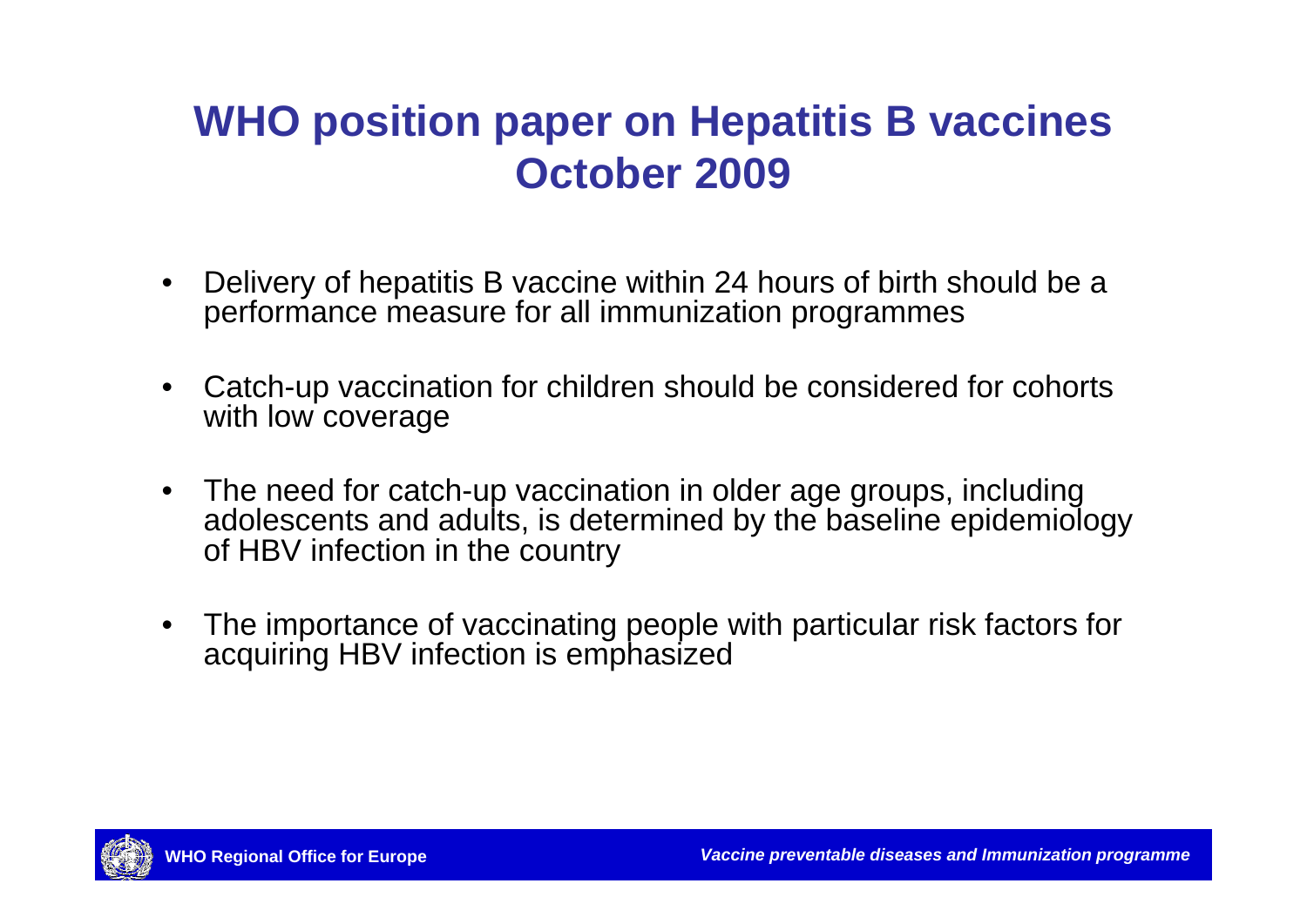- A comprehensive approach to eliminating HBV transmission must address infections acquired perinatally and during early childhood, as well as those acquired by teenagers and adults
- WHO strongly recommends that all regions and associated countries develop goals for hepatitis B control appropriate to their epidemiological situation
- Process indicators and the use of outcome measures are critical to verifying achievement goals
- Serological surveys of HBsAg prevalence, supplemented by surveillance for acute disease and collection of mortality data, will serve as tools to measure the impact of vaccination

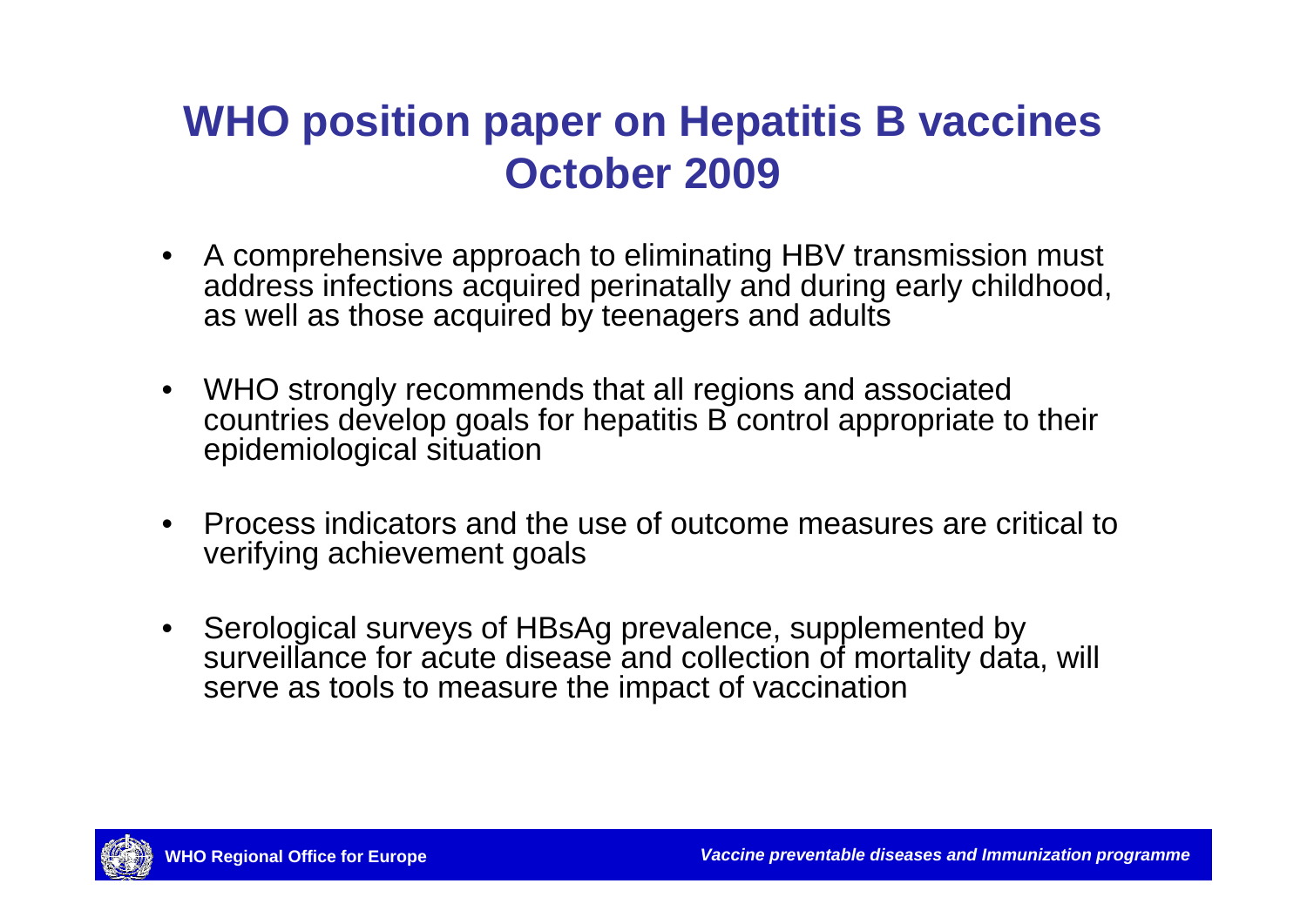### Reported acute Hepatitis B cases European Region of WHO

Source: WHO/UNICEF Joint Reporting Form



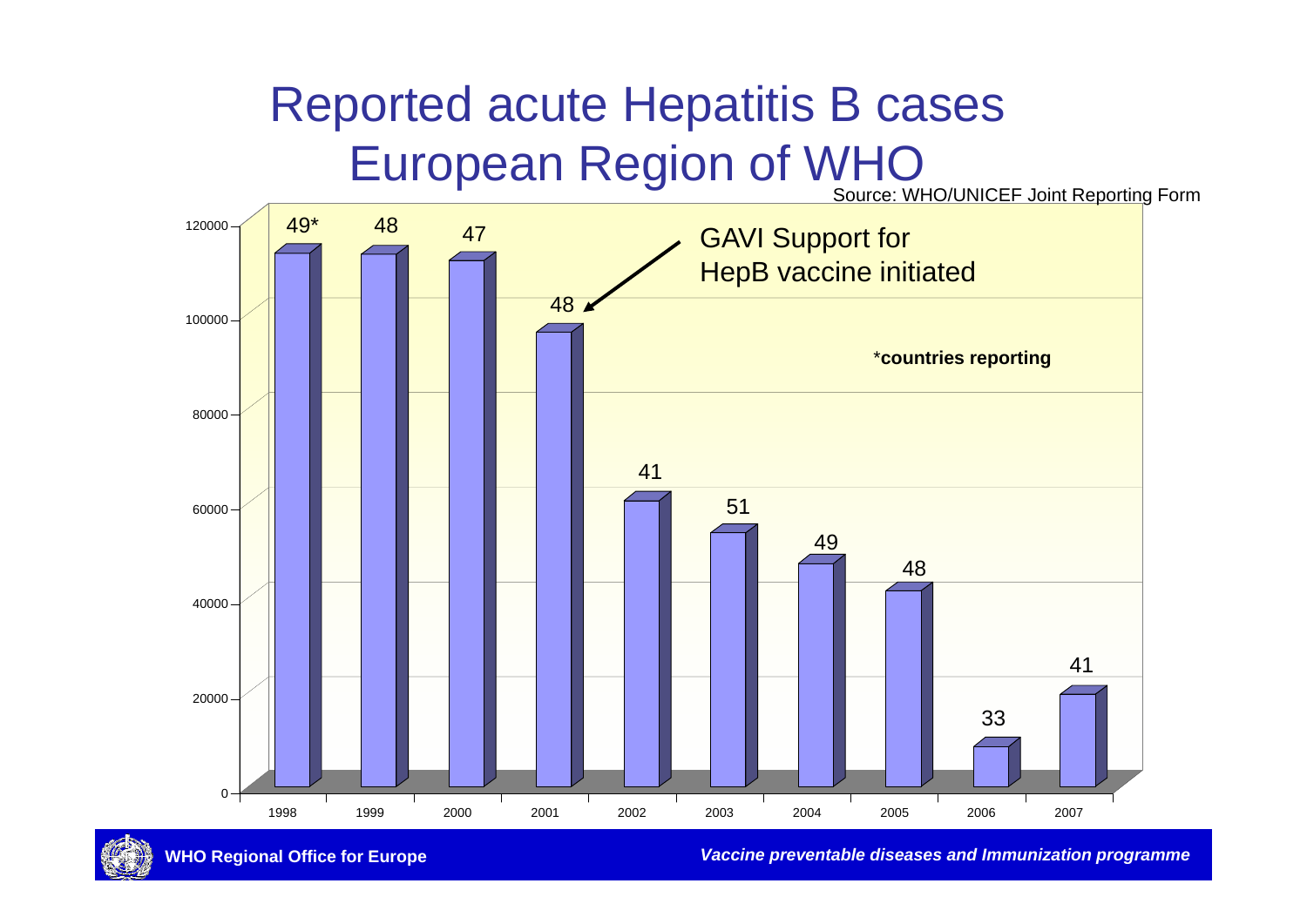#### Acute Hepatitis B Incidence per 100,000 2004



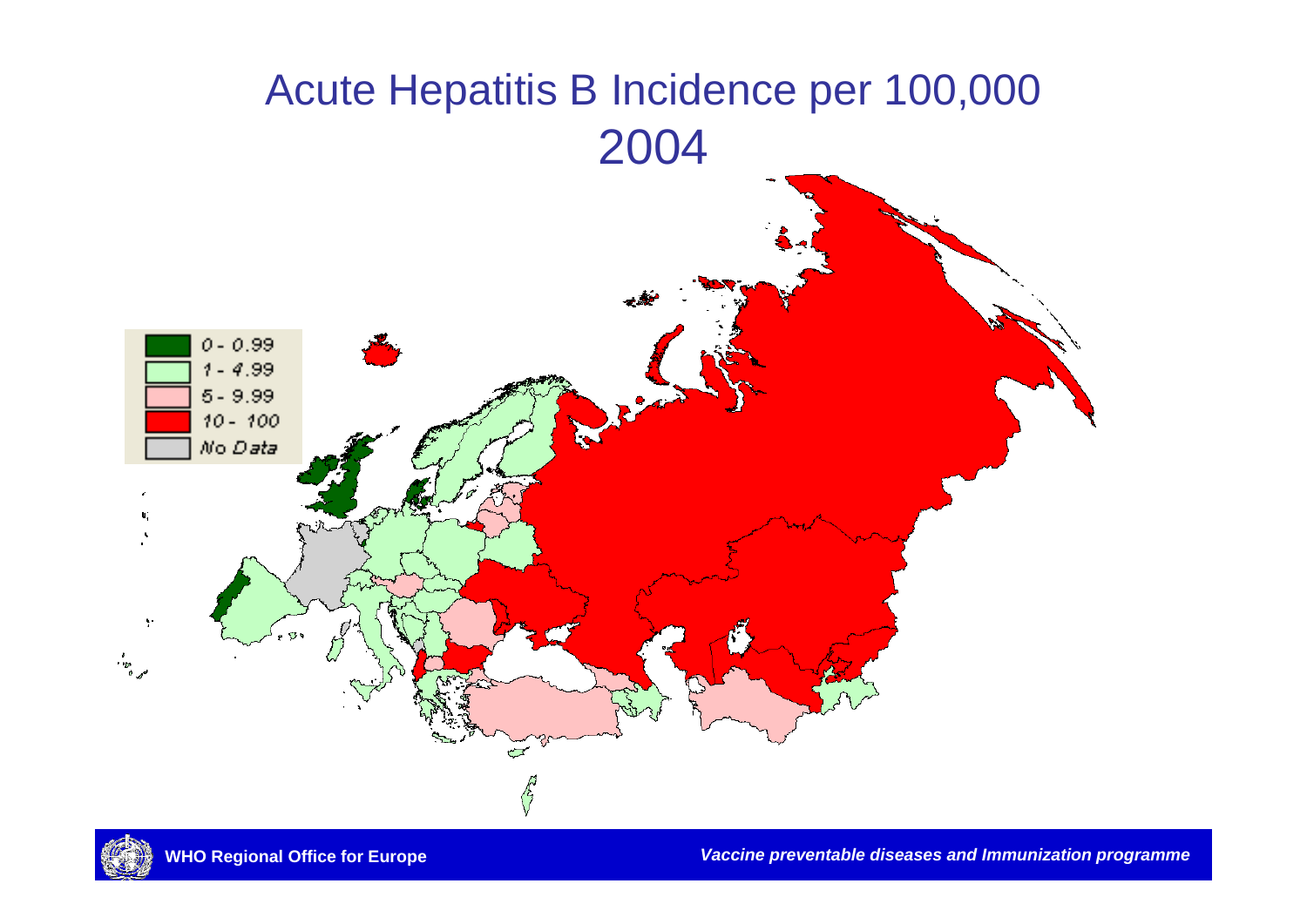#### Acute Hepatitis B Incidence per 100,000 2007



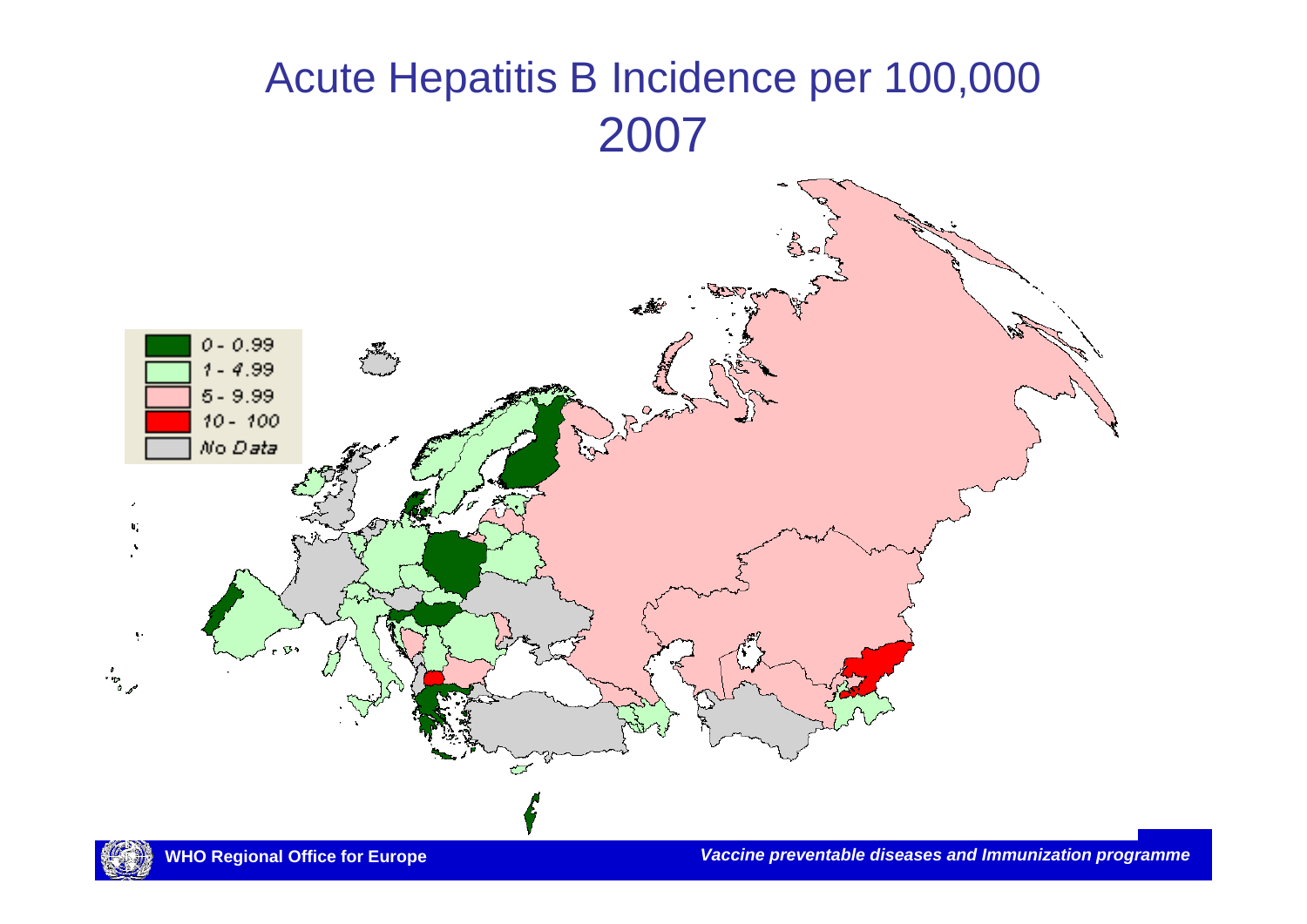

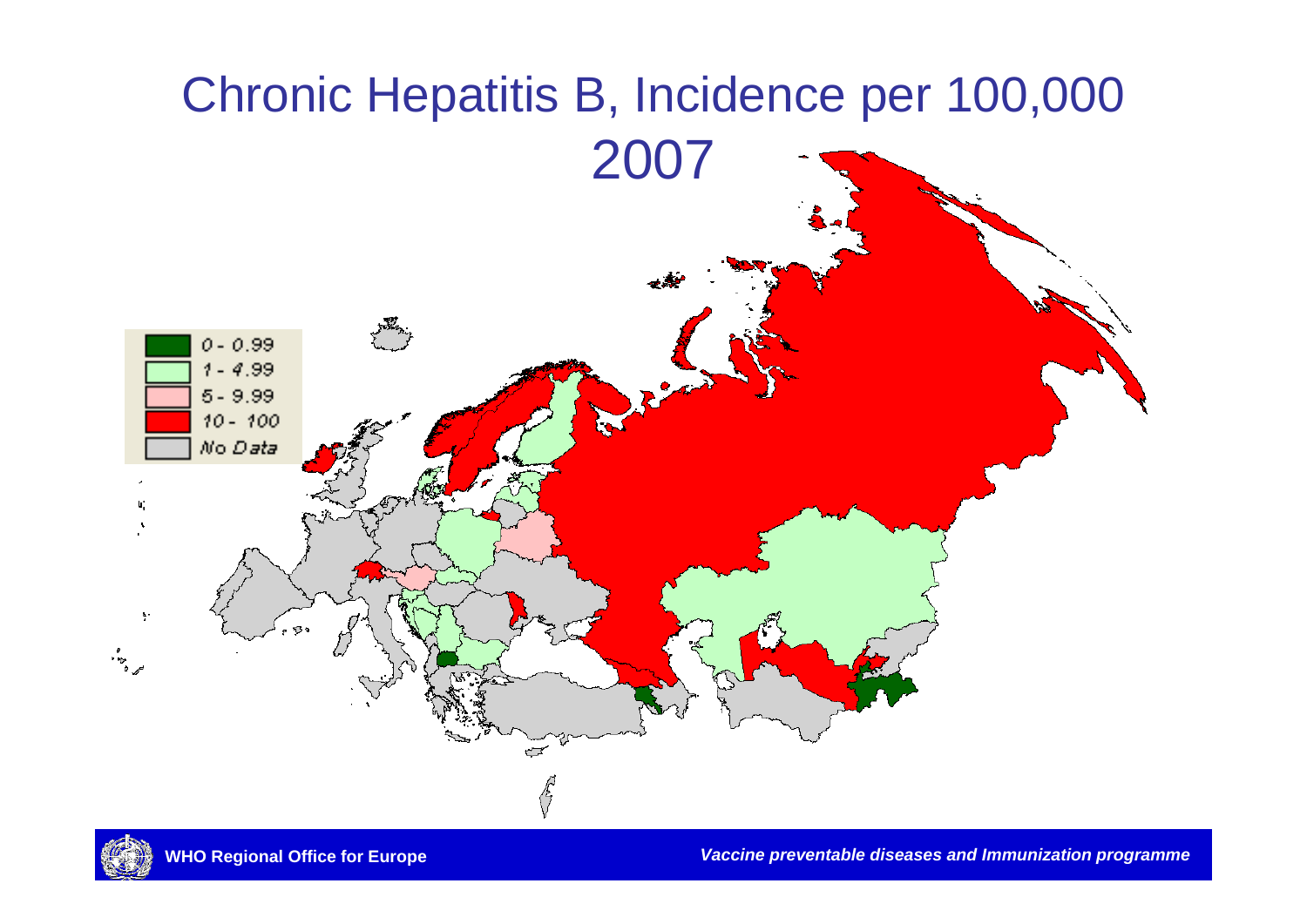# Epidemiology of HCV, HBV and HIV

WHO European Region

| <b>HIV infected</b> | HCV (%)  | $HBV$ $\left(\frac{6}{6}\right)$ |
|---------------------|----------|----------------------------------|
| ' IDU               | 70-95    | $7 - 10$                         |
| <b>IMSM</b>         | $1 - 12$ | $9 - 17$                         |
| Heterosexuals       | $9 - 27$ | $4 - 6$                          |

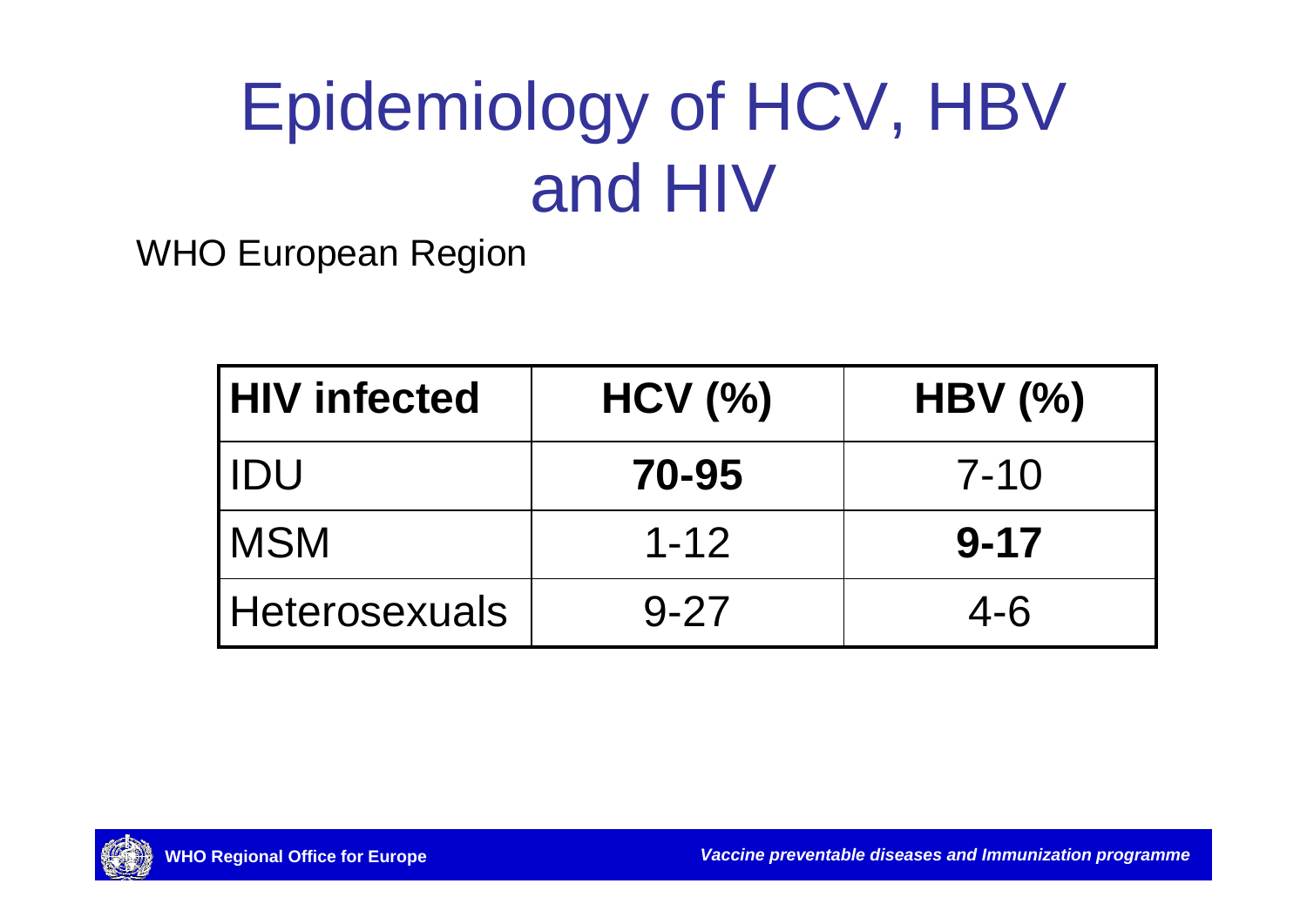## Hepatitis prevalence in IDU, Russia

| <b>Population</b> | <b>City</b>          | <b>HBV</b> | <b>HCV</b> | <b>Co-infections</b> |
|-------------------|----------------------|------------|------------|----------------------|
| IDU               | <b>Moscow (2009)</b> |            | 63,4%      |                      |
|                   | (2006)               |            | 68%        |                      |
| <b>IDU (NEP)</b>  | St. Pete             | 34%        | 66,5%      | 23,5%                |
| <b>IDU (ACP)</b>  | (2007)               |            | 96,8%      | (HBsAg/HCV)          |
| <b>IDU</b>        | Volgograd<br>(2006)  |            | 70%        |                      |
| <b>IDU</b>        | <b>Barnaul</b>       |            | 54%        |                      |
|                   | (2006)               |            |            |                      |
| IDU               | Toljyati             |            | 86,7%      | 52% (HCV/HIV)        |
|                   | (2005)               |            |            |                      |

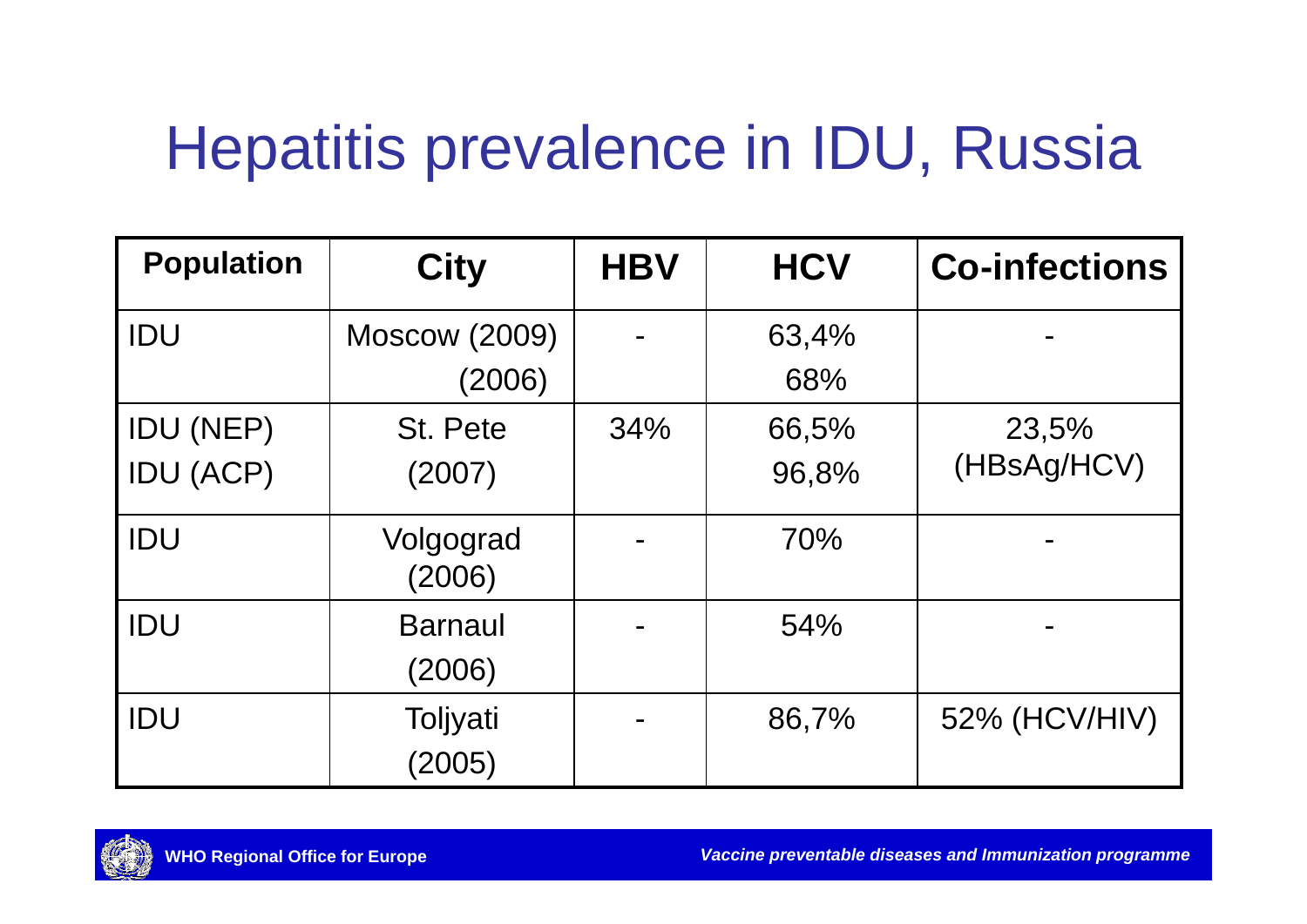# Hepatitis B Control **Challenges**

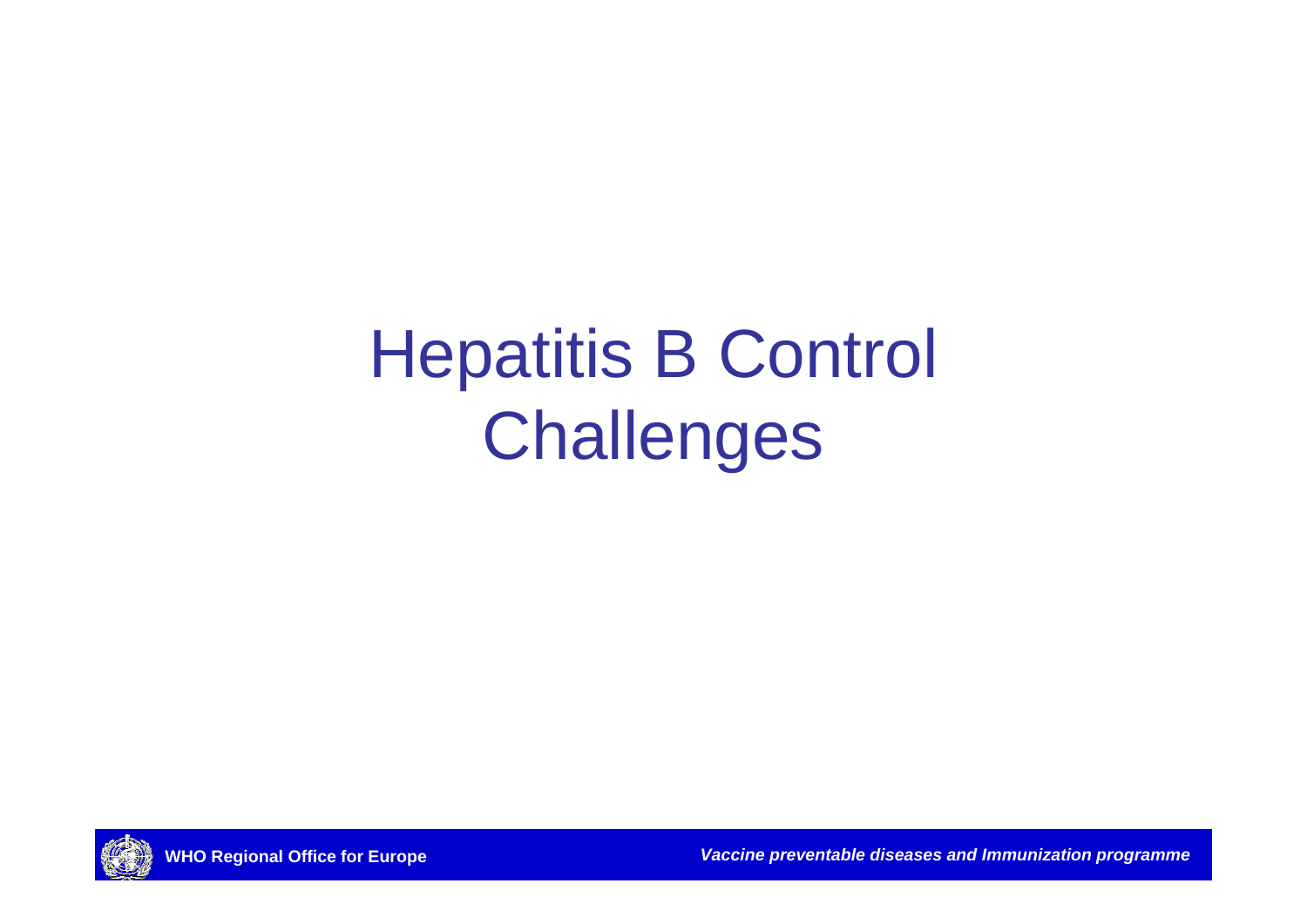## Need to improve Hepatitis B coverage

- In 2007, >44 million infants not immunized with 3 doses HepB
- More than 75% of the unvaccinated children are from 10 countries (in millions):

| India                                              | 24.1 |
|----------------------------------------------------|------|
| Nigeria                                            | 3.1  |
| China                                              | 1.36 |
| Indonesia                                          | 1.11 |
| Japan                                              | 1.07 |
| Ethiopia                                           | 0.79 |
| United Kingdom of Great Britain & Northern Ireland | 0.72 |
| Pakistan                                           | 0.7  |
| <b>Niger</b>                                       | 0.62 |
| France                                             | 0.54 |

Source: WHO/UNICEF coverage estimates 1980-2007, August 2008, 193 WHO Member States. Date of slide: 08 September 2008

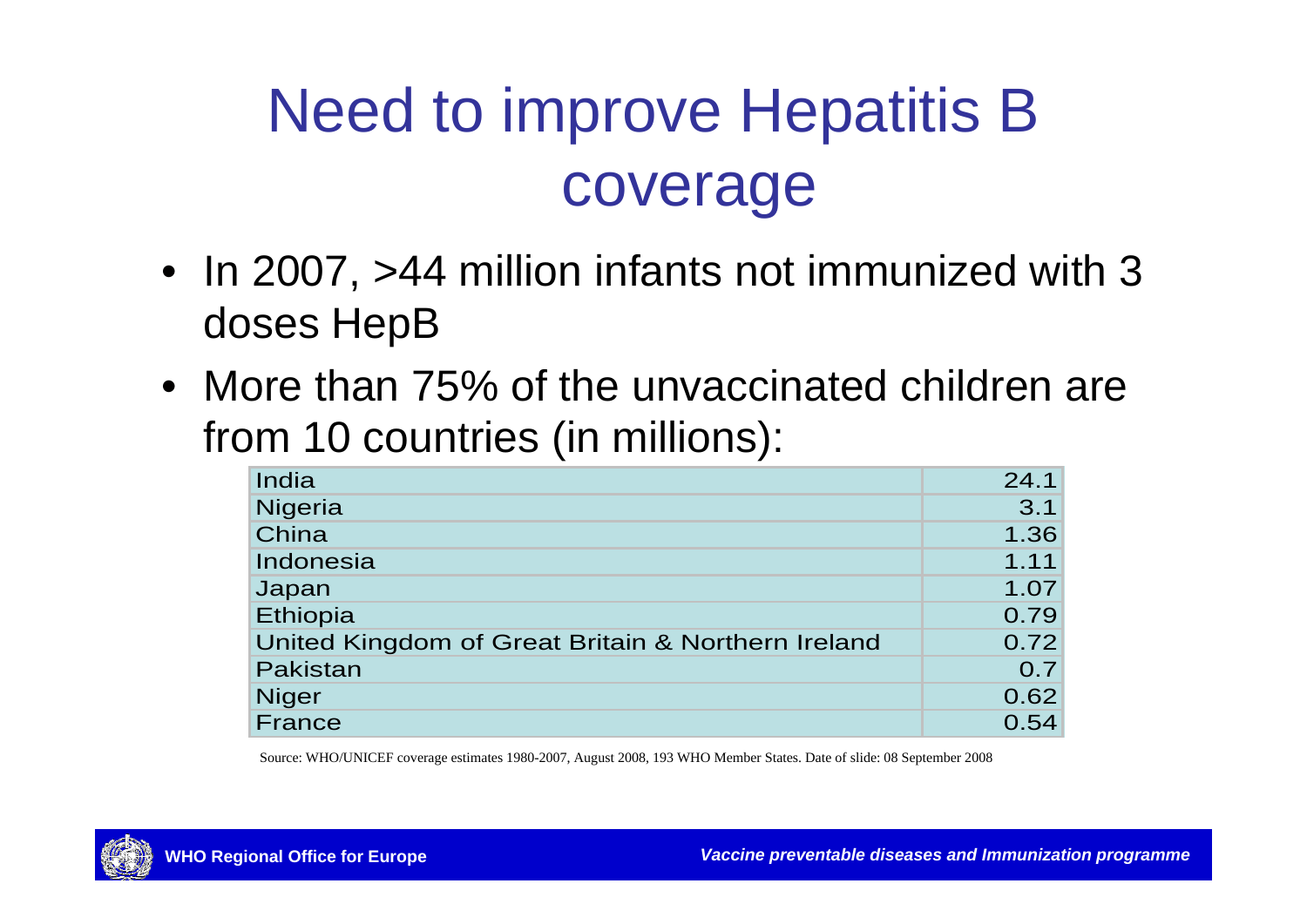## What is behind the high reported coverage?

| <b>Country</b>   | <b>Age group</b><br>(years old) | <b>Reported</b><br>coverage | <b>Prevalence of anti-HBs</b><br>$(+)$ & anti HBc $(-)$ |
|------------------|---------------------------------|-----------------------------|---------------------------------------------------------|
| <b>Italy</b>     | $1 - 3$                         | 90%                         | $>80\%$                                                 |
|                  | $13 - 15$                       |                             | $>80\%$                                                 |
| <b>Belgium</b>   | $\leq 4$                        | 60%                         | 80%                                                     |
|                  | $14 - 15$                       |                             | 70-80%                                                  |
| <b>Luxemburg</b> | 4                               | 49%                         | 80%                                                     |
| <b>Romania</b>   | $3 - 4$                         | 98%                         | 63%                                                     |
| <b>Slovakia</b>  | 1                               | > 95%                       | 83%                                                     |
|                  | $12 - 15$                       |                             | < 15%                                                   |
| <b>Germany</b>   | $17 - 20$                       |                             | <b>10%</b>                                              |

Nardone et al. Hepatitis B seroepidemiology in ten European countries. Epidemiol. Infect. (2009), 137, 961–969

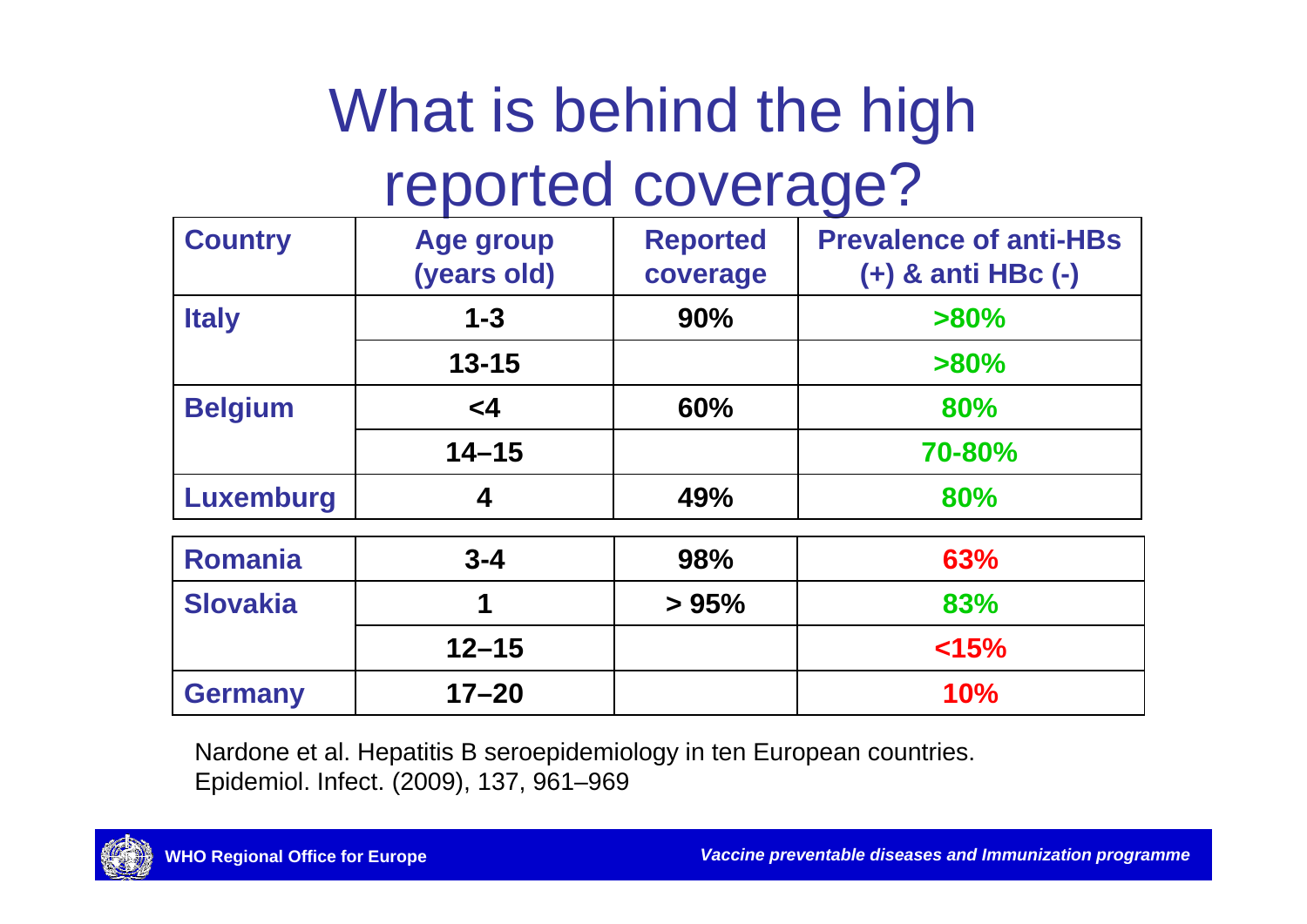## Birth dose and timeliness

- $\bullet$  Countries implementing newborn immunization do not have reporting system to monitor birth dose coverage
- $\bullet$  Administration of birth dose in countries where high proportion of women deliver at home
- $\bullet$  Need to purchase monodose hepB vaccine in countries introducing pentavalent vaccine with GAVI support
- $\bullet$  Collaboration with maternal and child health programmes to promote administration of the birth dose of hepatitis B vaccine
- • Support in strengthening of national reporting and monitoring systems to improve the quality of data on the birth dose

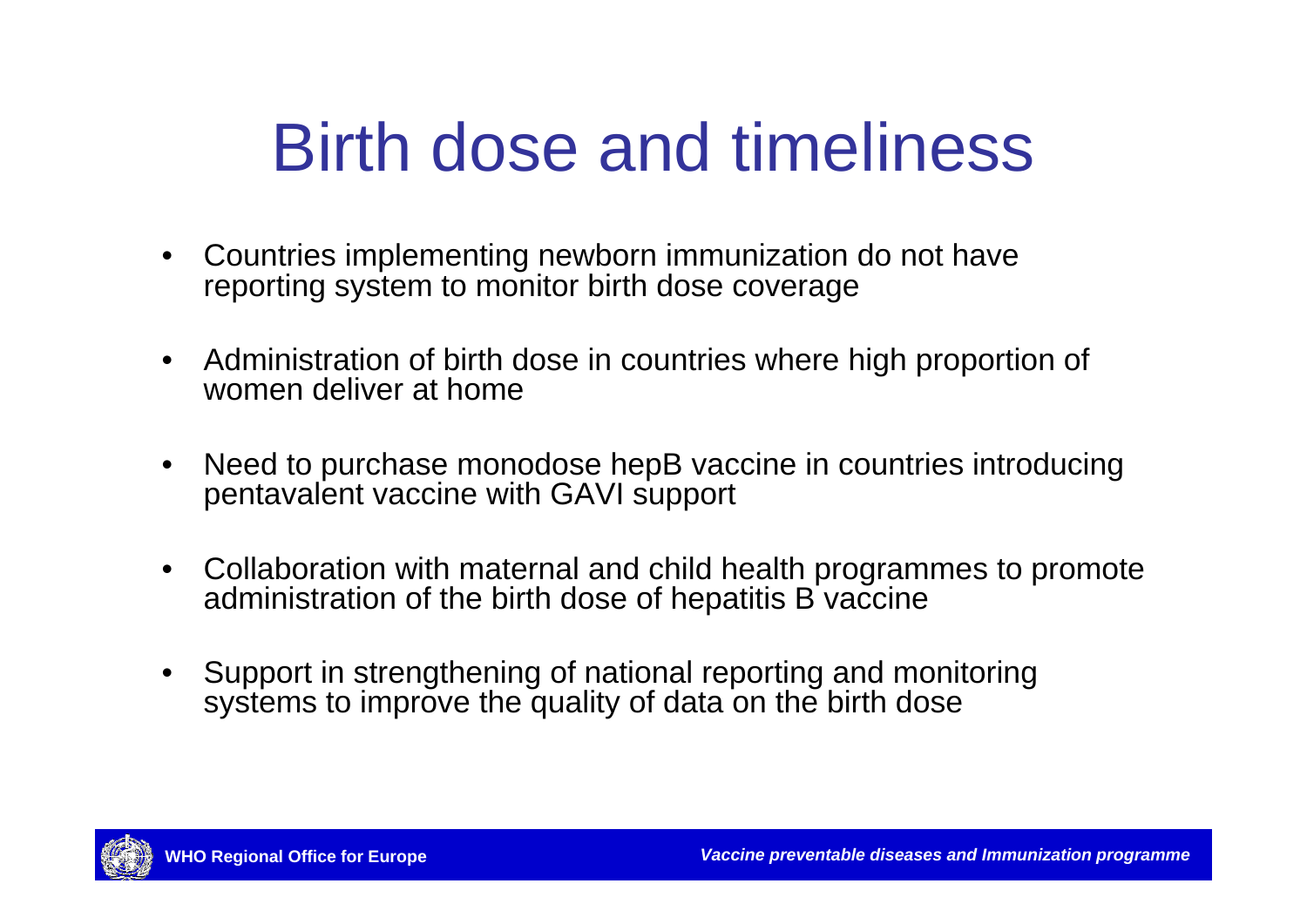### Surveillance of Hepatitis in Europe

- • Routine surveillance in most countries introduced recently, and varying quality, even in EU
- • Lack of standardization of hepatitis surveillance in the following:
	- Populations being tested
	- Mandatory or voluntary reporting
	- Case definition (varies within the region)
	- Case reporting (differs in acute and/or chronic, confirmed or not confirmed)
	- Sources of case reports differ or unclear (clinics and/or laboratories, govt and/or private sector or other)
- • Inadequate data to describe the true infection trends and disease burden
	- risk groups
	- sub-national and geographical distribution
- •HCV represents the most common form of viral hepatitis in the EU

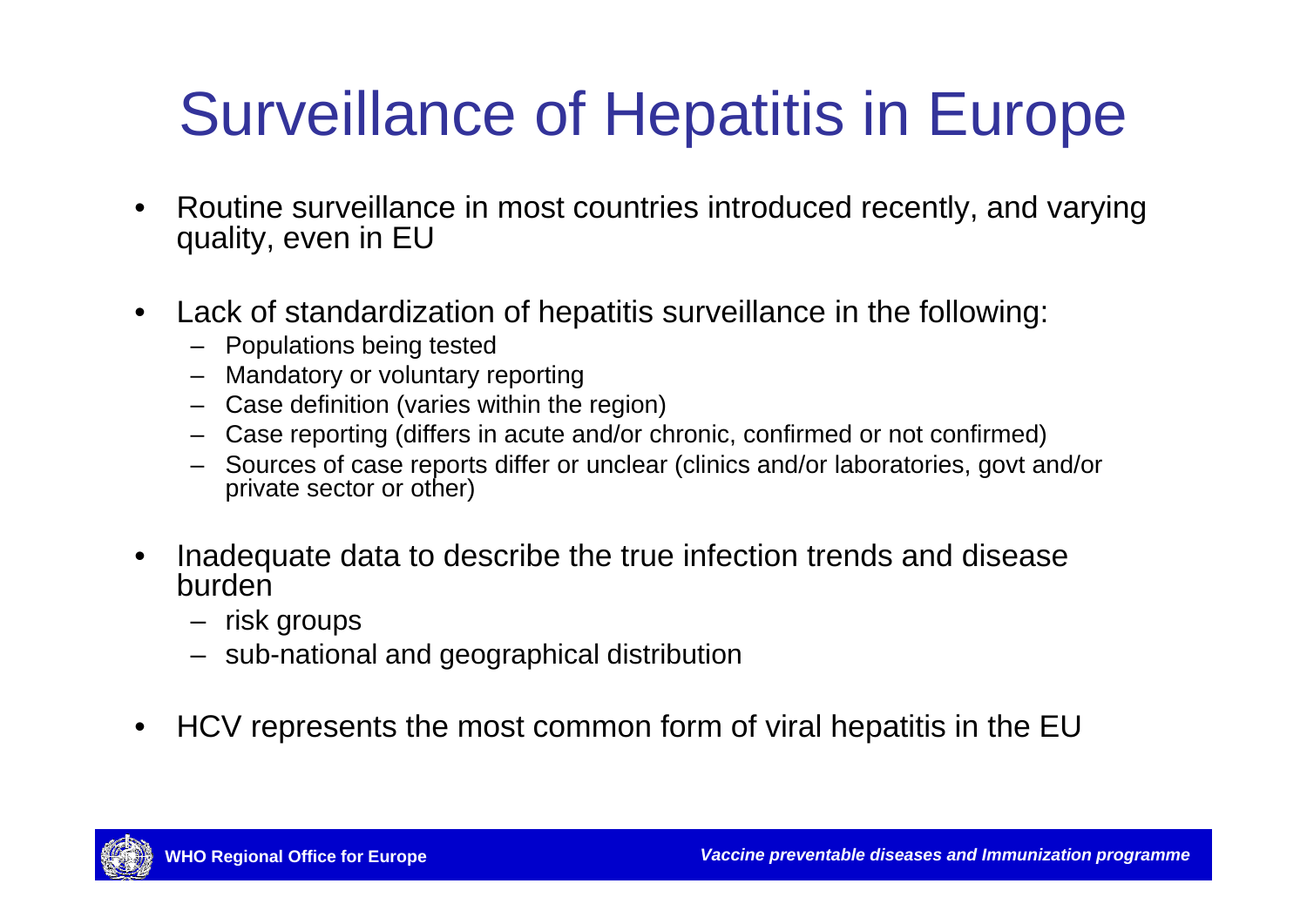# Way Forward

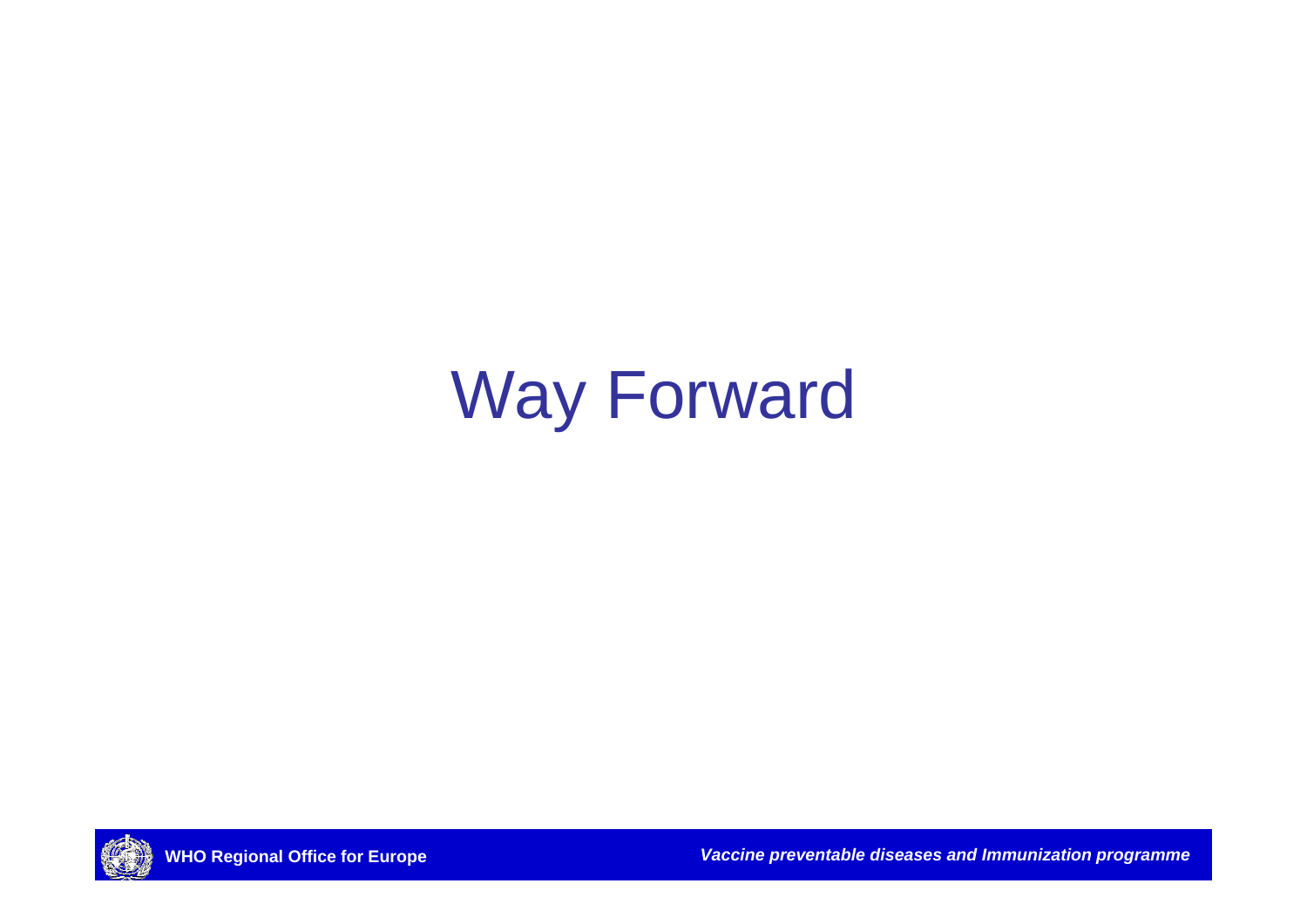# Global commitment and goal

- Brazil supported by China, Oman and Afghanistan succeeded in adding VH to the agenda for the 62 WHA in May 2009, but because of H1N1 and shortened agenda
- Discussion of the resolution postponed until WHO Executive Board meeting in 2010

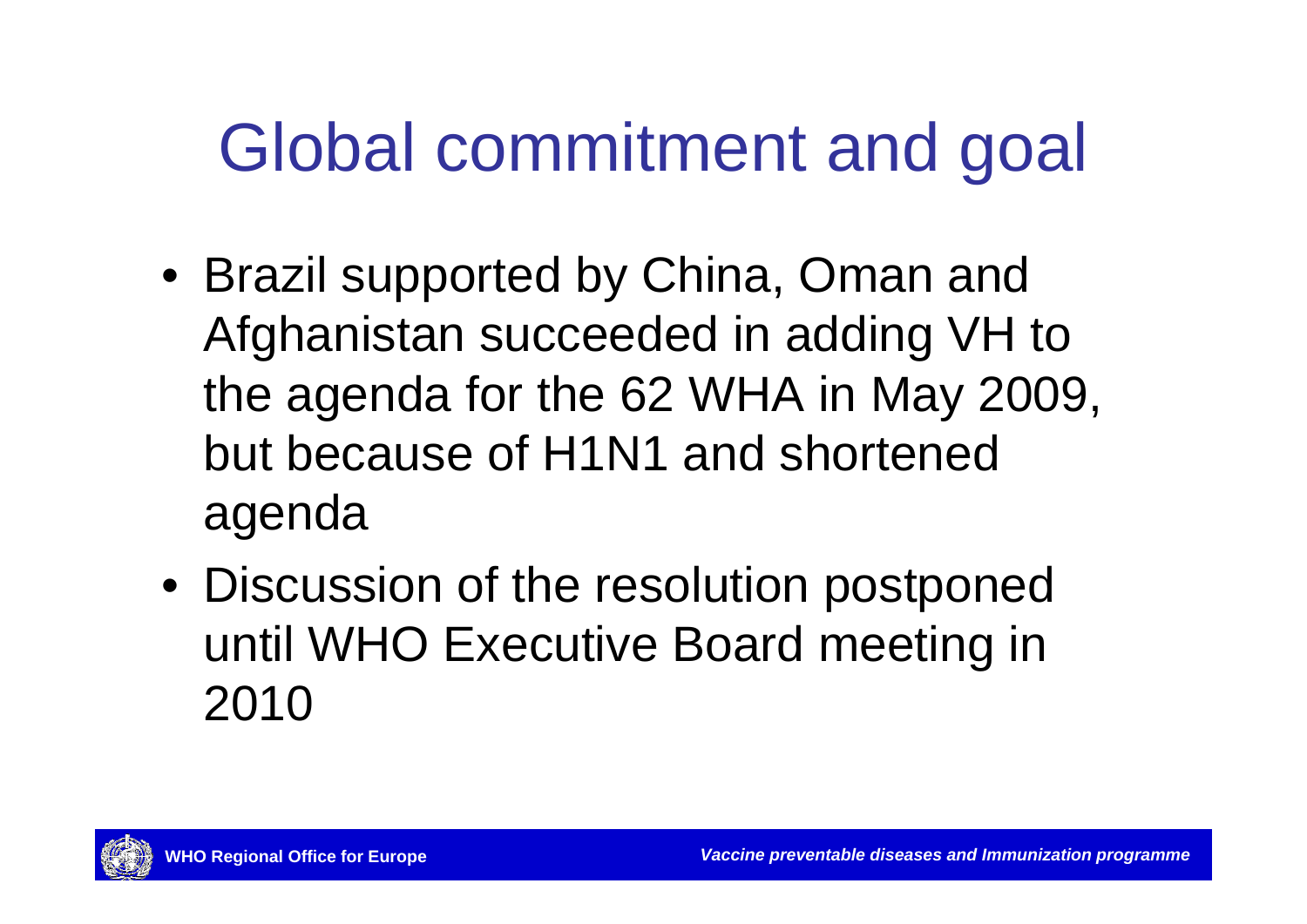# Setting a regional goal…

- November 2008 SAGE strongly recommended all Regions/ associated countries to develop goals for HBV control appropriate to their epidemiologic situations
- $\bullet$  March 2009 European Technical Advisory Group of Experts recommended WHO EURO to develop a regional strategy on prevention and control of viral hepatitis
- Process indicators continue to be based on HepB3 coverage and HepB birth dose (with improved birth dose definition and monitoring)
- $\bullet$  However, use of outcome measures are critical to verification of achievement of such goals
- Serologic surveys of HBsAg prevalence, representative of the target population, will serve as the primary tool to measure the impact of immunization and achievement of the control goals, supplemented by acute disease surveillance and mortality data.

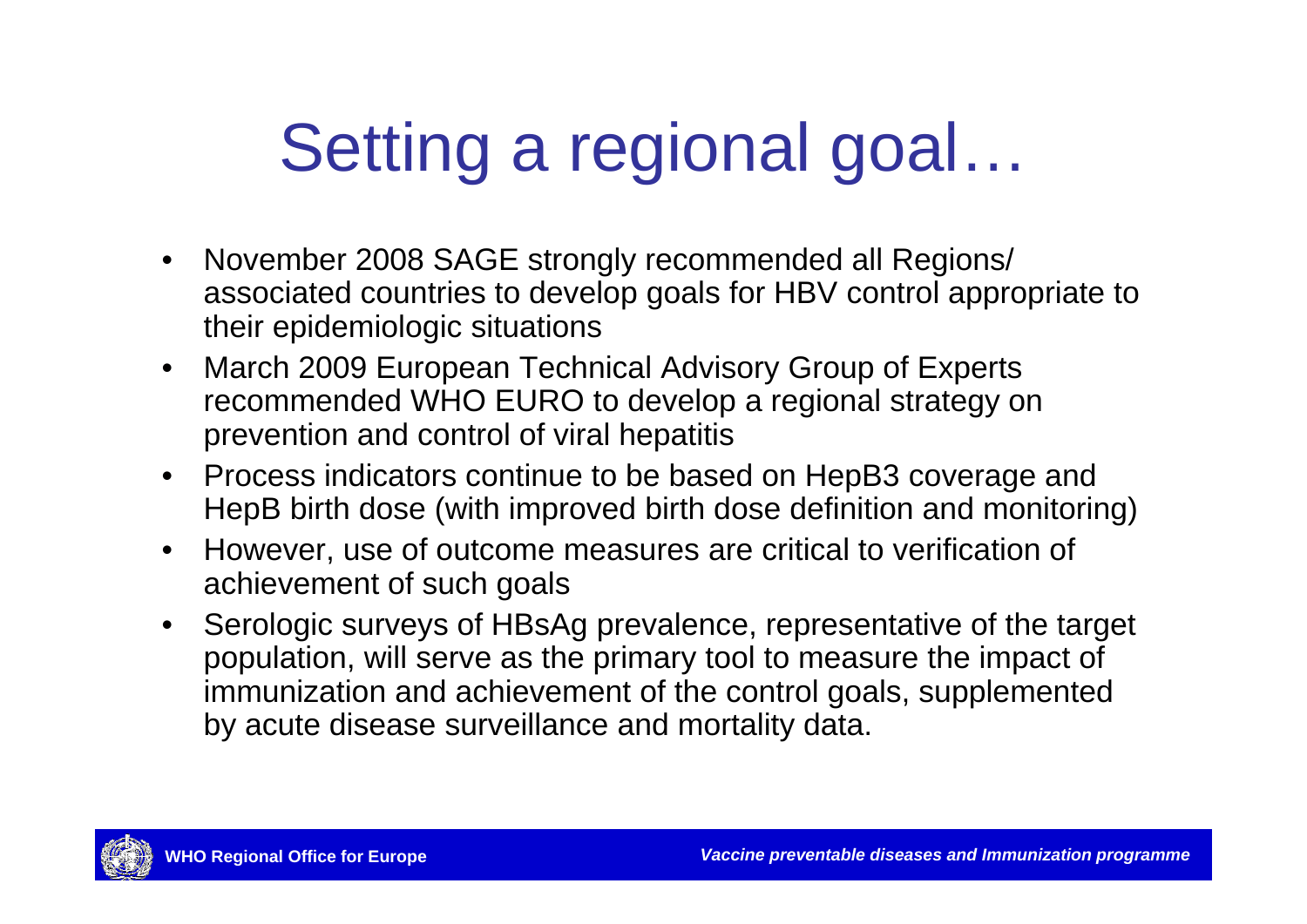## Strengthening routine immunization

- $\bullet$  Strengthen efforts to increase routine immunization with innovative approaches, political commitment, and societal support
- Strengthening routine immunization through optimized mix of service delivery strategies – reaching "hard-to-reach"
- $\bullet$  Strengthening evidence-based decision making and communication through NITAGs
- $\bullet$  Ensuring health care staff are trained with the right mix of skill sets and knowledge to deliver immunizations
- • Increasing ability of countries to mobilize and efficiently use domestic and supplemental external resources

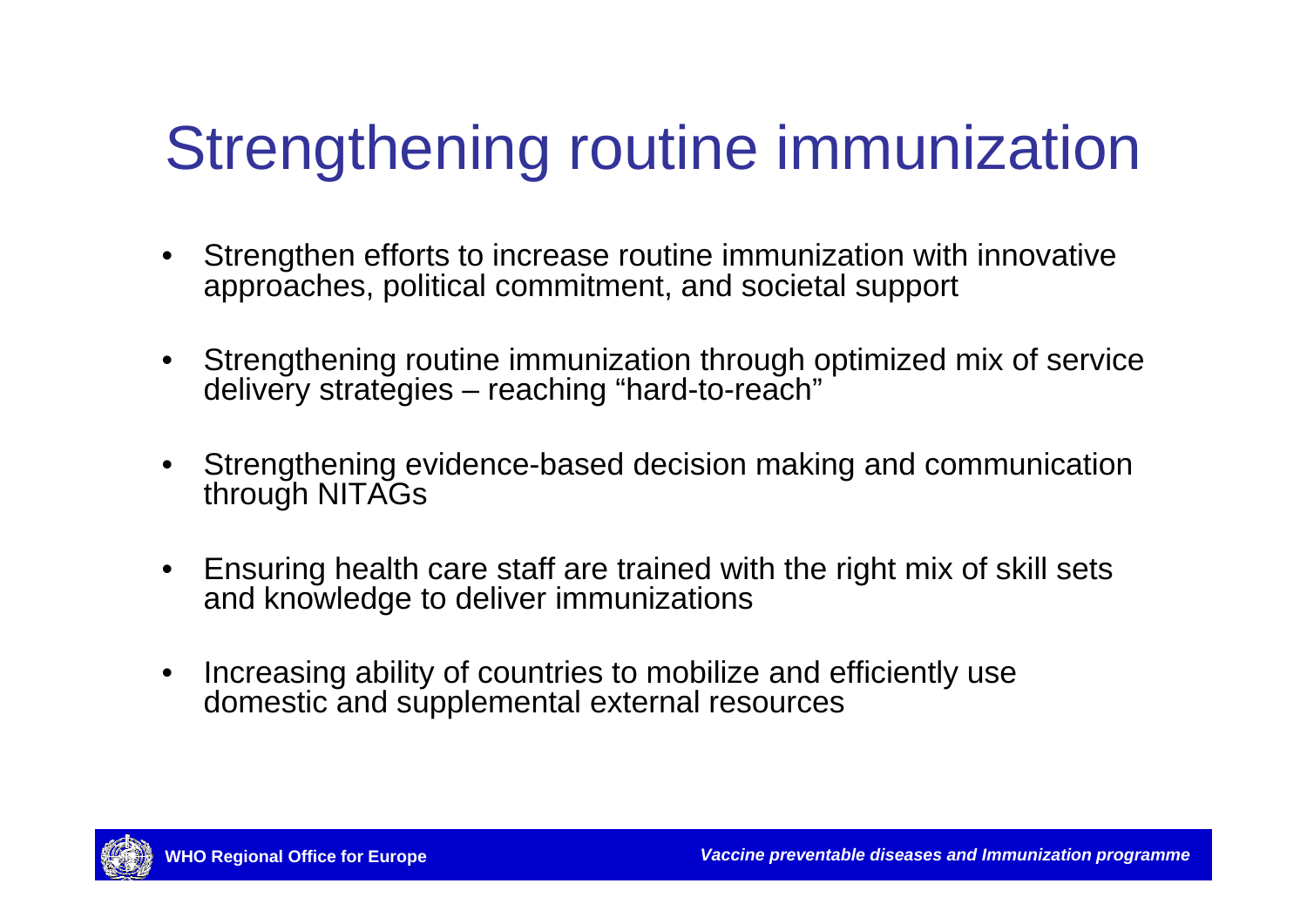## Strengthening hepatitis surveillance

- • Development of surveillance guidelines
	- Acute infections
	- –Chronic carriage
	- Behavioral and risk factor surveillance
	- Case definition
	- –– Laboratory networks
	- –– Testing strategies
- •Establishment of expert advisory group
- Support to countries to strengthen surveillance at national and regional levels for hepatitis related morbidity, mortality

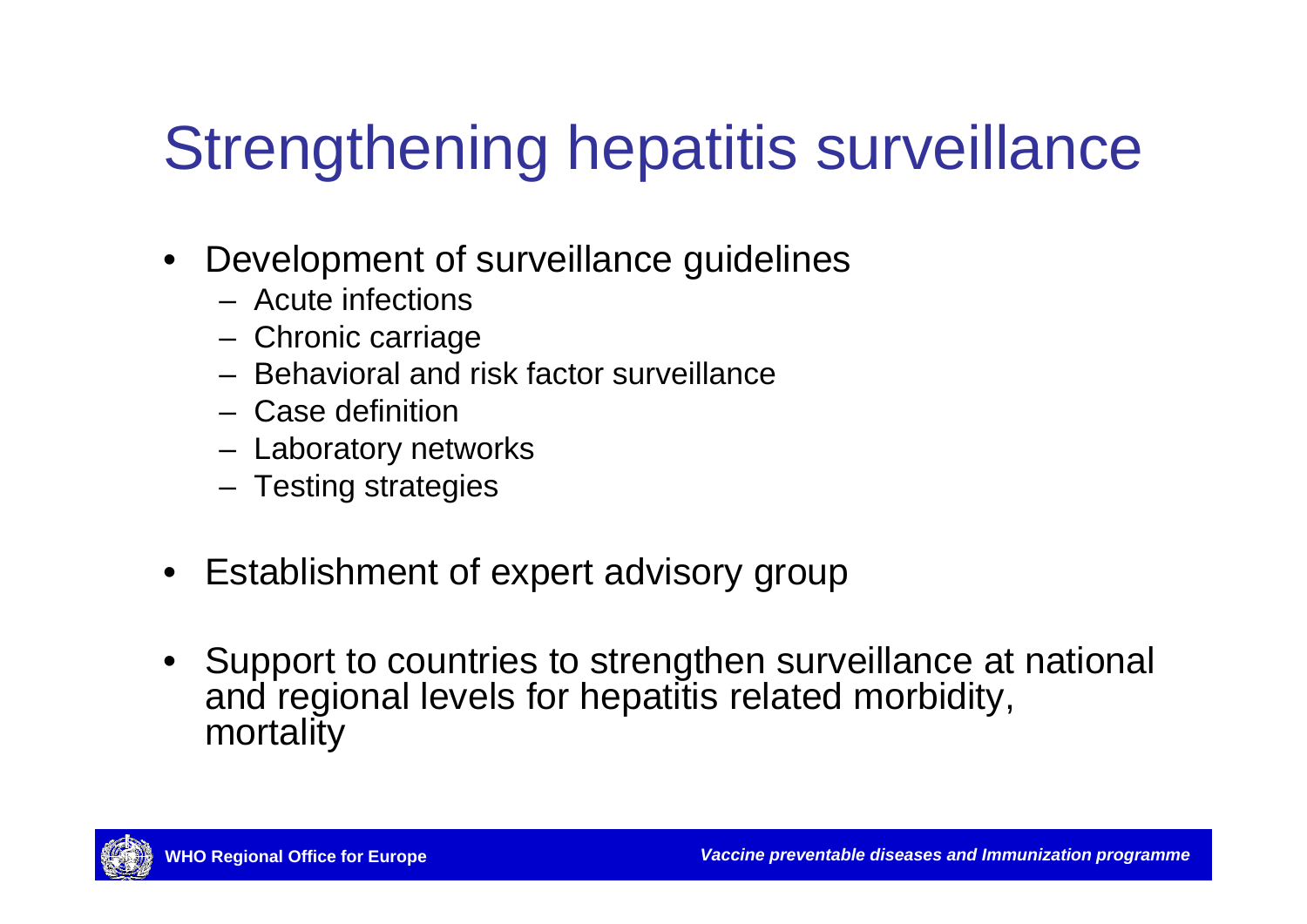# Advocacy and communication

• Increasing immunization programme visibility and public awareness via European Immunization Week

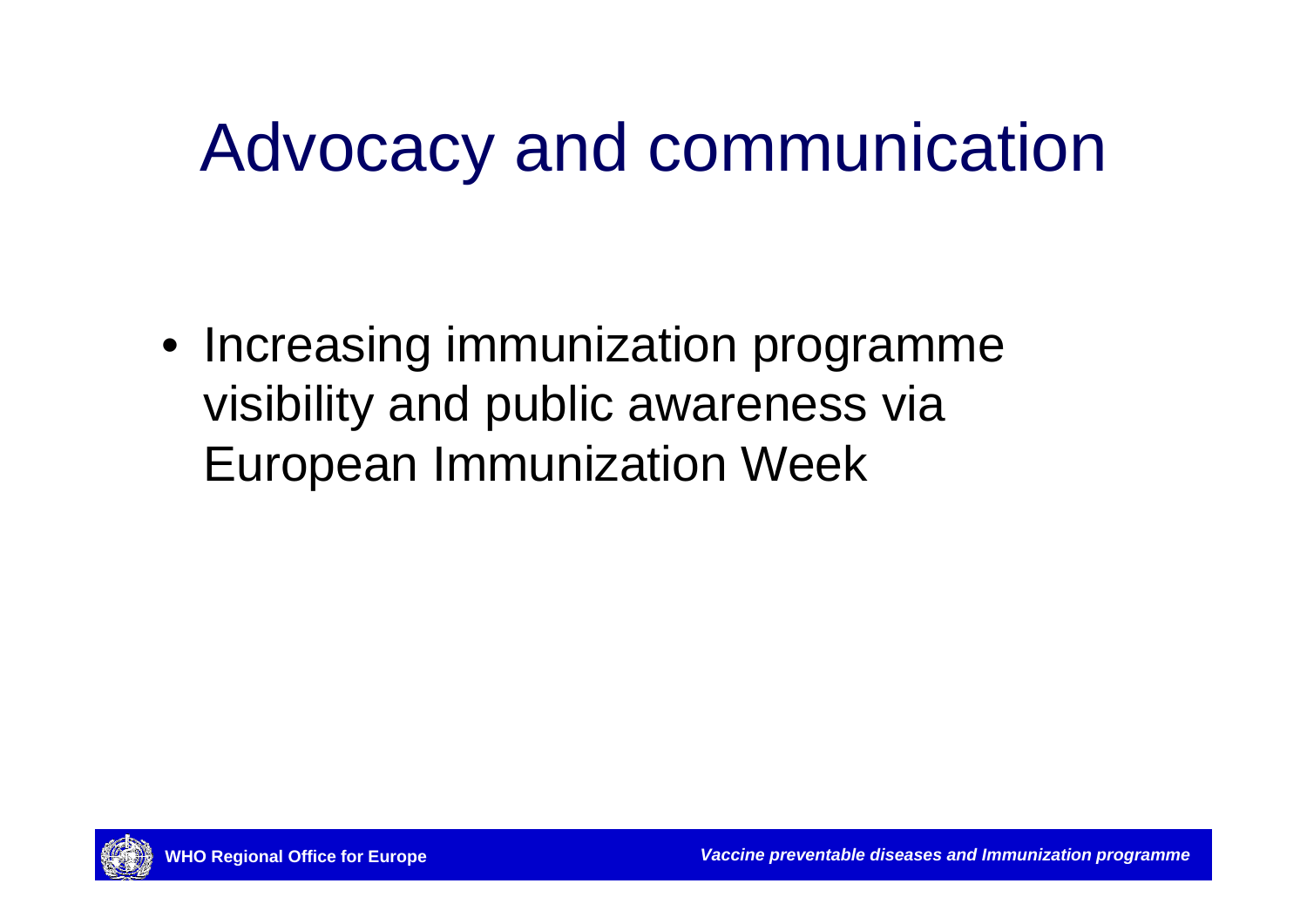# European Immunization Week 2009 **20-26 April 2009**





#### **www.euro.who.int/eiwe-mail: vaccine@euro.who.int**







WHO Regional Office for *VACCINE CULTES INVOLVED* **CULTES**  $y$ Cultes *seases and Immunization programme* 33 Member States involved this year